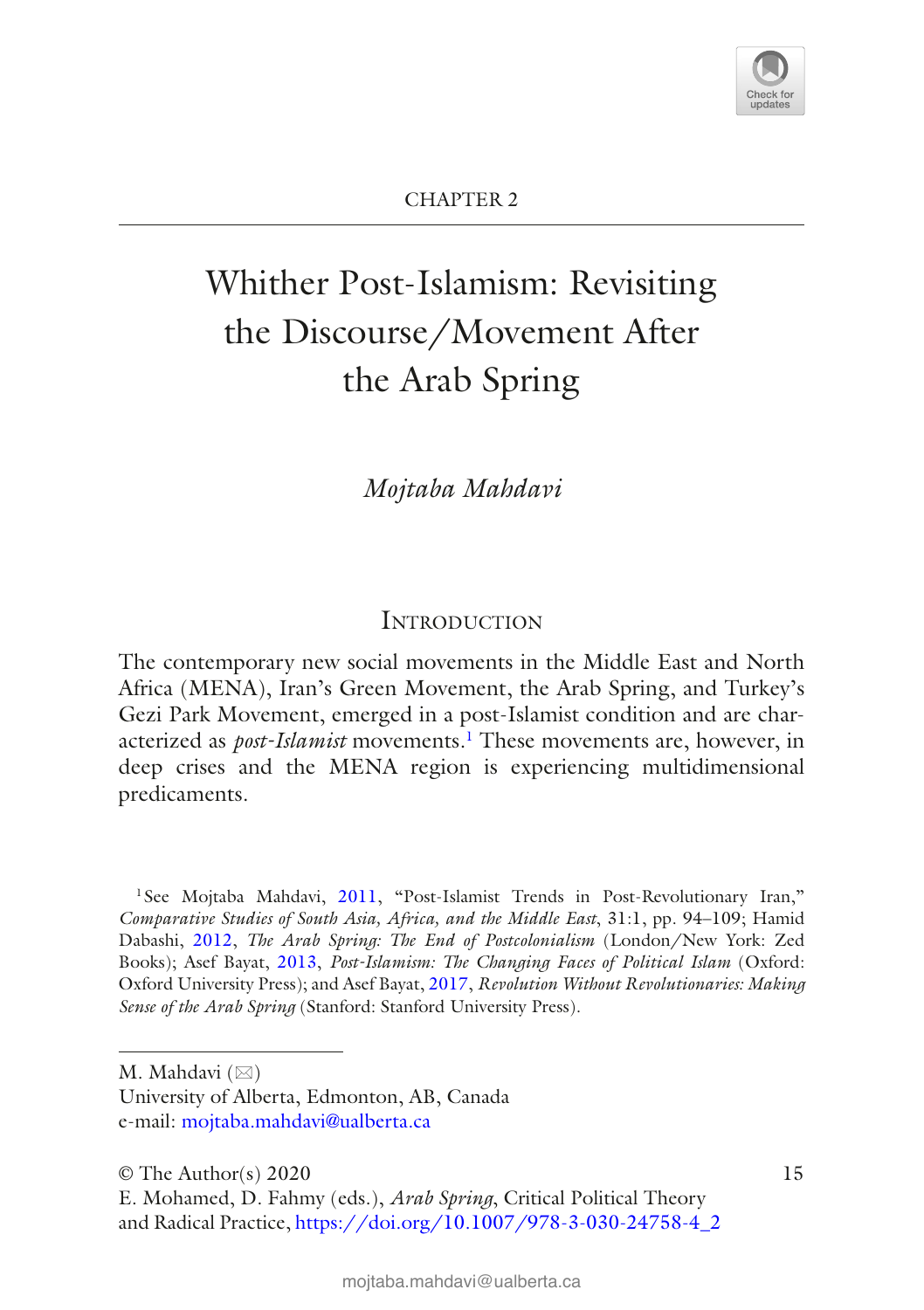Chief among such catastrophes were the "twin shocks"2 of the Egyptian military coup in 2013 and the rise of Islamic State of Iraq and Syria (ISIS) in 2014. ISIS as a fake and phony state is no longer in place, but much of the socio-political conditions conducive to its emergence, and the organization itself remain intact. Moreover, the Arab secular despots such as Bashar al-Assad in Syria, el-Sisi's military junta in Egypt, and the populist Mohamed bin Salam of Saudi Arabia are consolidating their power. The so-called humanitarian intervention—a neoliberal invasion—has destroyed Libya. Bahrain's monarchy has suppressed the popular pro-democracy movement, and Yemen is now home to the world's worst humanitarian crisis due to a regional proxy war. Iran's Green Movement—the first MENA post-Islamist mass social movement—could not achieve its political goals, and the symbolic leaders of the movement are in house arrest. Thanks to Erdogan's iron fist, the Gezi Park Movement in Turkey has lost its momentum; and the early post-Islamist metaphor of Turkey's Justice and Development Party (AKP) has vanished in the middle of regional rivalries and the coup attempt in 2016.

It is not, therefore, surprising to get lost in the midst of such catastrophic conditions, dismissing what were the original quests of the MENA social movements, chief among them the Arab Spring: the popular quest for overthrowing the dominant regime (*Ash-shaʻb yurıd isqa ̄ ̄t*̣ *an-niz*̣*ām*) not only the political regime, but more importantly, as Hamid Dabashi argues, the hegemonic *regime of knowledge* and dominant apologetic postcolonial paradigms of pan-Arabism and other forms of state-sponsored nationalism, the outdated discourse of Third World socialism, and the exhausted *da'wah* of Islamism.3 Equally important was the quest for *Hurriyya* (freedom), *'Adāla ijtimā'iyya* (social justice), and *Karāmā* (dignity). Millions of ordinary people—men and women, young and old, religious and secular, Muslims and non-Muslims—chanted such popular and post-Islamist slogans in Arab streets.

This chapter argues that a new metaphor/discourse/paradigm of *post-Islamism* has been introduced by ordinary people. Post-Islamism best captures the mode and metaphor of the MENA movements. Although these movements are in crisis, post-Islamism represents the *social* (though not necessarily political) climate and conditions of the region. The memory

<sup>2</sup> Shadi Hamid & William McCants, eds. 2017, *Rethinking Political Islam* (New York: Oxford University Press), 1.

<sup>3</sup>Dabashi, *The Arab Spring: The End of Postcolonialism*.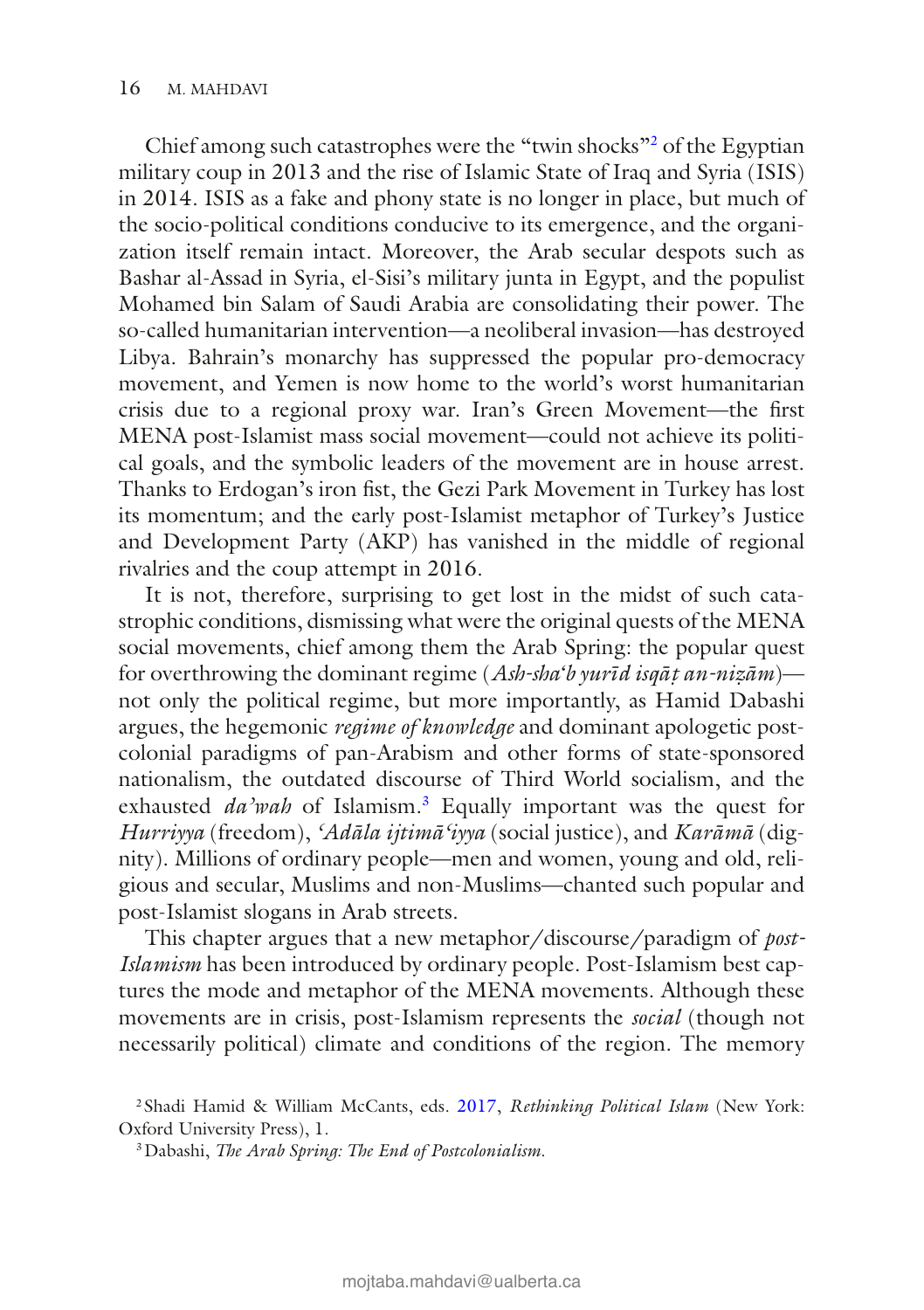and momentum of the MENA movements, as Bayat argues, are still alive. Moreover, the MENA region has gone through profound structural and social transformations, which will eventually bring new changes to the region.<sup>4</sup>

But what is post-Islamism? Why this is a paradigm shift from dominant discourses, and how do we characterize and problematize it in the post-Arab Spring MENA? In this chapter, I will first briefly shed light on the many faces of Islamism and problematize the rise of Islamism in the context of Muslims' encounter with colonial modernity. Next, I will conceptualize post-Islamism as a third alternative discourse to both the autocratic secular modernity and the essentialist Islamism.

The chapter argues that post-Islamism promotes a critical dialogue between tradition and modernity, expedites the possibility of emerging Muslim modernities, encourages civil/public religion but discards the concept and practice of "Islamic state." The third section briefly demonstrates the many faces of post-Islamism in post-Arab Spring MENA. It suggests that post-Islamism is a significant paradigm shift from Islamism as it rejects the concept of a divine state. Moreover, it argues that post-Islamists are as diverse as conservative, (neo)liberal, and progressive forces. Post-Islamism is neither monolithic nor necessarily progressive. It has its own limitations. The conclusion sheds light on post-Islamism and its enemies in the post-Arab Spring era.

### The Crisis of Many Faces of Islamism

Islamism, contrary to the Orientalist literature, is neither a purely religious phenomenon nor a natural outcome of the Islamic tradition.<sup>5</sup> Islamists, too, represent themselves as the singular and authentic legitimate voice of the Islamic tradition. The reality, however, is that Islamism is a modern phenomenon. Islamism is a form of *traditionalism*; it does not represent the tradition, it *reinvents* the tradition. Islamism is a socio-political movement. It is "a multi-layered" phenomenon. It is the "product of modern European colonialism in the Muslim world and the failure of the modern nation-state to accommodate protest movements in their political

<sup>4</sup>Bayat, *Revolution Without Revolutionaries*, 219–227.

<sup>5</sup> In this chapter I have used some of the arguments in the following work: Mojtaba Mahdavi, "Muslims and Modernities: From Islamism to Post-Islamism," *Religious Studies and Theology* 32: 1 (2013) 57–71.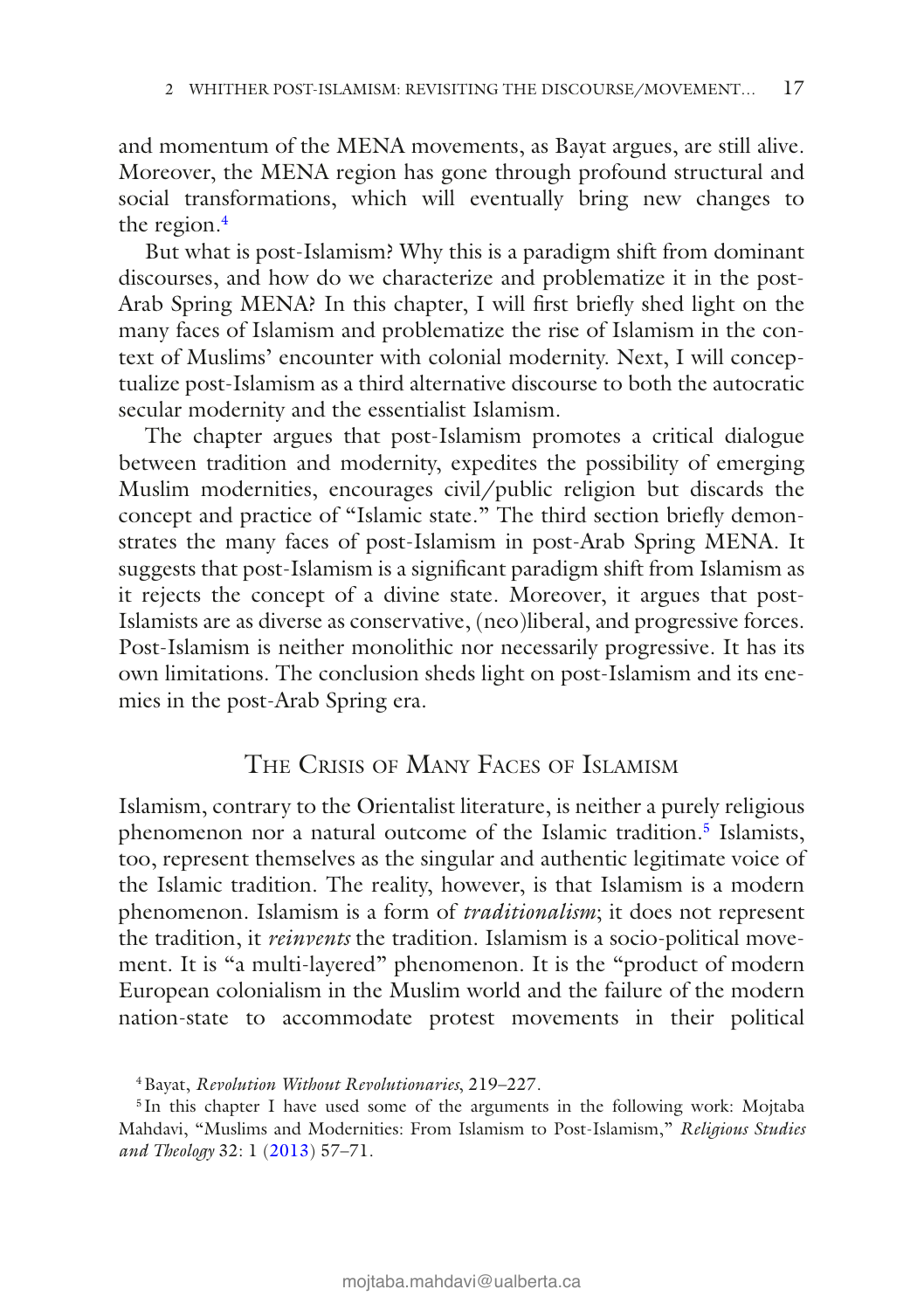systems."6 In other words, Islamism "is basically a social/political movement, which adopts a religious ideology with the primary aim of bringing the whole of society under the rule of the Shari'ah." Hence, "Islamic movement is primarily a social movement."7

The Orientalist account of Islamism is deeply rooted in the discourse of "Muslim Exceptionalism," meaning Muslims are essentially and exceptionally different from others. In *Postmodernism, Reason and Religion*, Ernest Gellner, the towering figure of classical Orientalism, argues that Islam has been exceptionally immune to the forces of secularization, and that modernization has actually increased this immunization.<sup>8</sup> He explicitly argues that Muslim societies are essentially different from others in that "no secularization has taken place in the world of Islam."9 Likewise, Bernard Lewis and Samuel Huntington argue that Western culture is unique and essentially differs from other civilizations, in general, and Islam, in particular.10 According to Huntington, while "in Islam, God is Caesar," in the West, "God and Caesar, church and state, spiritual and temporal authority have been a prevailing dualism."<sup>11</sup>

Interestingly, the arguments of the towering figures of mainstream Islamism resonate with the Orientalist discourse. According to the major figures of modern Islamism such as Abul A'la Maududi of Pakistan, Hassan al-Banna and Sayyid Qutb of Egypt, and Ayatollah Khomeini of Iran, the idea of an Islamic state, or a divine polity, is a solution to the Muslim predicament and is endorsed by the Islamic tradition.

However, as Abdullahi An-Na'im argues, the idea of an Islamic state is a "postcolonial invention based on European model of the state and totalitarian view of law and public policy.<sup>"12</sup> Likewise, as Edward Said put it,

<sup>6</sup> Ibrahim Abu-Rabi', 2004, *Contemporary Arab Ought: Studies in Post-1967 Arab Intellectual History* (London: Pluto Press), 17.

7Abu-Rabi', *Contemporary Arab Ought: Studies in Post-1967 Arab Intellectual History*, 373.

8Ernest Gellner, 1992, *Postmodernism, Reason and Religion*. London: Routledge.

9Ernest Gellner, 1991, "Islam and Marxism: Some Comparisons." *International Affair*s 67 (January), 1–6, p. 2. https://doi.org/10.2307/2621215.

<sup>10</sup> Bernard Lewis, 1990. "The Roots of Muslim Rage." *Atlantic Monthly* (September). [Accessed 02/04/2018]. Available at: http://www.theatlantic.com/magazine/archive/ 1990/09/the-roots-of-muslim-rage/304643; Samuel P. Huntington, 1996, *Clash of* 

*Civilizations and the Remaking of the Modern World* (New York: Simon & Schuster).

<sup>11</sup> Huntington, *The Clash of Civilizations and the Remaking of the Modern World*, 70.

12An-Na'im, Abdullahi, 2008, *Islam and the Secular State: Negotiating the Future of Shari'a* (Cambridge: Harvard University Press), 7.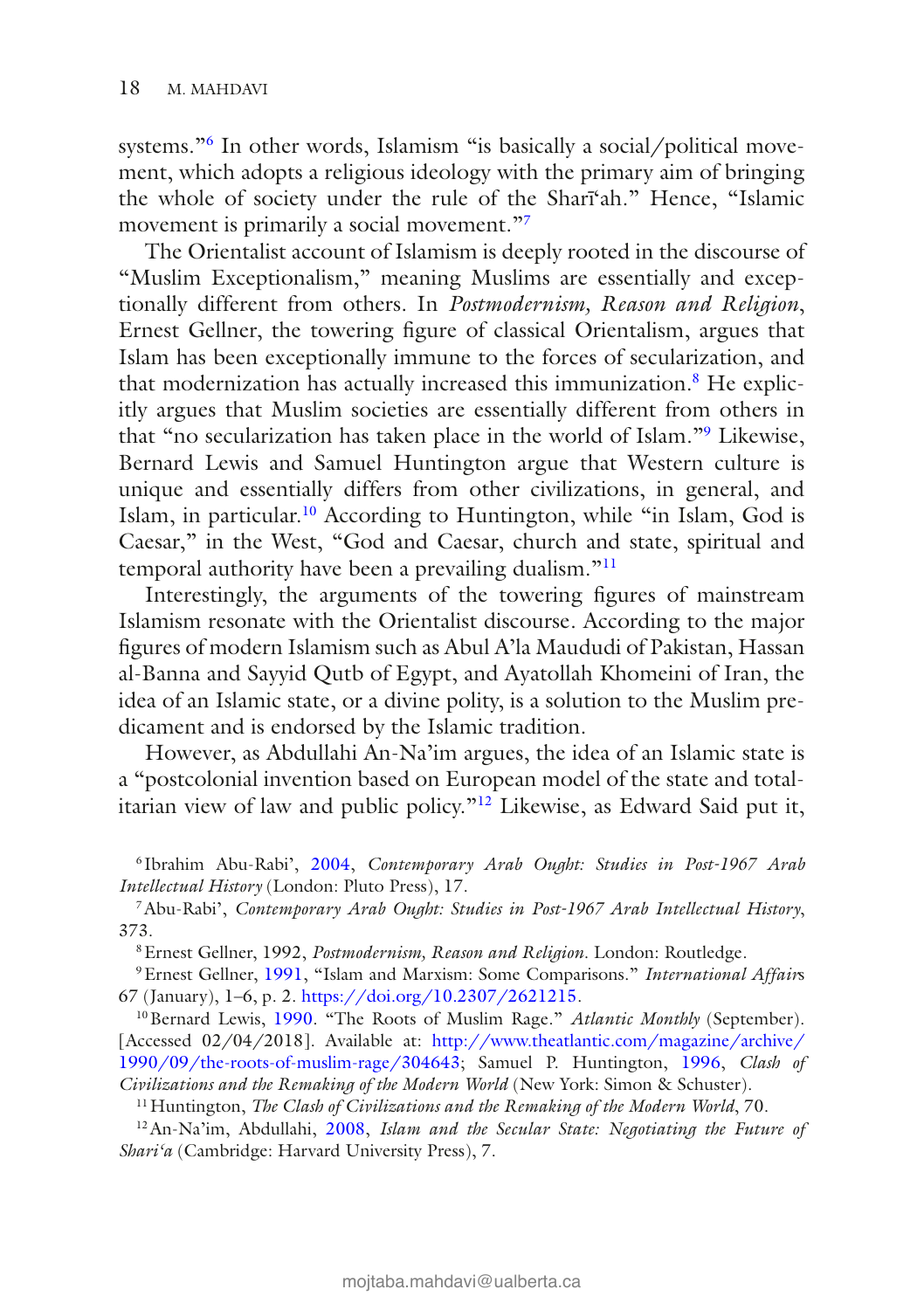"we need to understand the many 'political actualities' that the 'return to Islam' embodies."13 In this approach, Islamism is not a cultural and civilizational product of the Islamic tradition. Instead, "Islamism is both a social and political movement with a clear religious worldview."<sup>14</sup> In other words, one must contextualize the Islamists' call for the establishment of an Islamic state in the modern context. Modern Islamism

is not driven by the historical events of the distant past (i.e., early Islam) as much as by the events taking place in the modern world, such as the creation of the modern world system, the emergence of imperialism, and the moral and political bankruptcy of most, if not all, of the ruling elites in the postwar Arab world.15

Hence, Islamism must be examined "in the context of the massive social, economic, political, and structural transformations initiated by modernity since the inception of imperialism." It is a major "ideological response" to massive social and political changes in modern Muslim societies.16 More specifically, Ibrahim Abu-Rabi argues,

We cannot juxtapose Islamism and modernity or argue in binary terms. Islamism in this sense is a product of modernity and its imposition on the Arab world. That is to say, its presence in the modern Muslim world has been made possible by modernity, although in the final analysis, Islamism hopes to replace modernity as an historical and philosophical system with an Islamic Weltanschauung.17

In sum, Islamism as a modern phenomenon is not monolithic. It has represented itself with many diverse faces and political strategies in different socio-political settings: the Muslim Brotherhood in Egypt, Khomeinism in Iran, many faces of Turkish Islamism, Lebanese Hezbollah, and Hamas in Palestine, among others. The common features of Islamist movements, however, are twofold: first, Islamists represent modern responses to colonial modernity and a top-down/autocratic process of modernization/ secularization in postcolonial MENA. Islamist discourses, therefore,

<sup>13</sup>Quoted in Abu-Rabi', ed. 2010. *The Contemporary Arab Reader on Political Islam*, ix.

<sup>14</sup>Abu-Rabi', ed. 2010. *The Contemporary Arab Reader on Political Islam*, xxiii.

<sup>15</sup>Abu-Rabi', ed. 2010. *The Contemporary Arab Reader on Political Islam*, ix.

<sup>16</sup>Abu-Rabi', ed. 2010. *The Contemporary Arab Reader on Political Islam*, xi.

<sup>17</sup>Abu-Rabi', ed. 2010. *The Contemporary Arab Reader on Political Islam*, xi.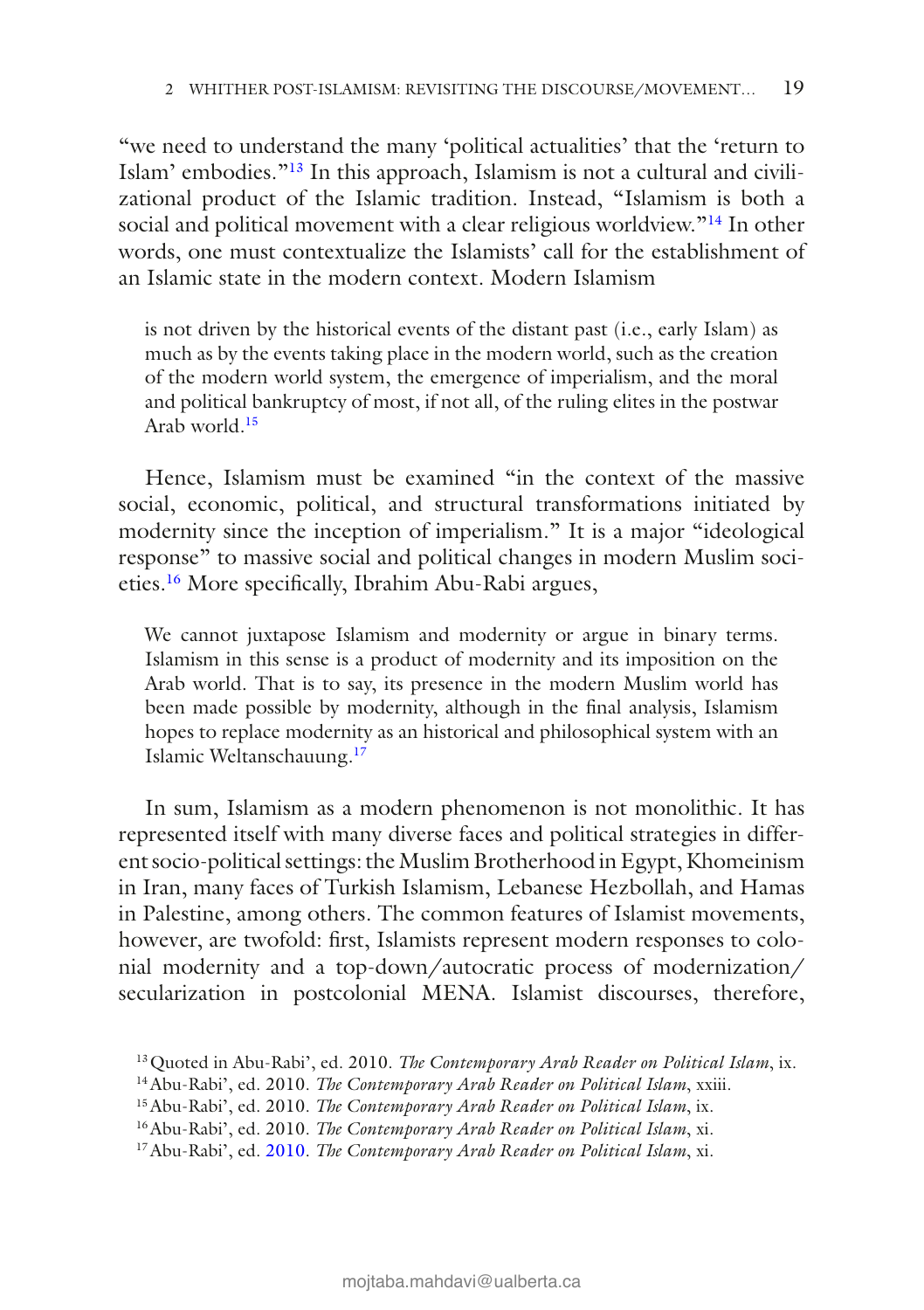reinvent the Islamic tradition and do not necessarily represent the tradition. Second, chief among the Islamist modern invention of tradition is the idea of an Islamic state, meaning establishing a divine state and/or an Islamist order sanctioned by the *Shari'ah* as *the* solution to Muslim predicaments. Islamists have adopted different approaches to achieve this goal.

The crisis and failure of two autocratic secular discourses of Arab nationalism (and other forms of state-sponsored nationalism/modernization) and Third World socialism in postcolonial MENA profoundly contributed to the heydays of modern MENA Islamist movements in the 1970s, 1980s, and mid-1990s. "Islamists received support from different social groups—traditional and modern, young and old, men and women, the better-off and the lower classes." But Islamists' core constituency was the "middle class poor"—"modern educated, but often impoverished middle classes."18 In other words,

Islamism has been the political language not simply of the marginalized but particularly of high-achieving middle classes who saw their dream of social equity and justice betrayed by the failure of both capitalist modernity (represented in the regional monarchies and sheikhdom) and socialist utopia (embodied in the postcolonial modernist secular and populist states). They aspired to an alternative social and political order rooted in "indigenous" Islamic history, values, and thought.19

By the late 1990s, however, it was clear that Islamists were losing their social base. The crisis of Islamists in power in Iran, Turkish Islamist parties, and some Islamists in the Arab world was evident.<sup>20</sup> The Islamists were unable to respond to socio-economic and political demands of their social base. The urban poor was not quite pleased with the Islamists' neoliberal economic policy/agenda, their "exclusive social order," "patriarchal disposition," and "broadly intolerant attitudes toward different ideas and lifestyles."21 The massive social and structural transformations in MENA societies and the failure of all three postcolonial ideologies—state-sponsored nationalism, Third World socialism, and Islamism—were conducive to the rise of a new discourse in MENA. This new social and discursive paradigm

<sup>18</sup>Bayat, ed., *Post-Islamism: The Changing Faces of Political Islam*, 6.

<sup>19</sup>Bayat, *Revolution Without Revolutionaries*, 73.

<sup>20</sup>Bayat, *Revolution Without Revolutionaries*, 69–91.

<sup>21</sup>Bayat, ed. *Post-Islamism: The Changing Faces of Political Islam*, 7.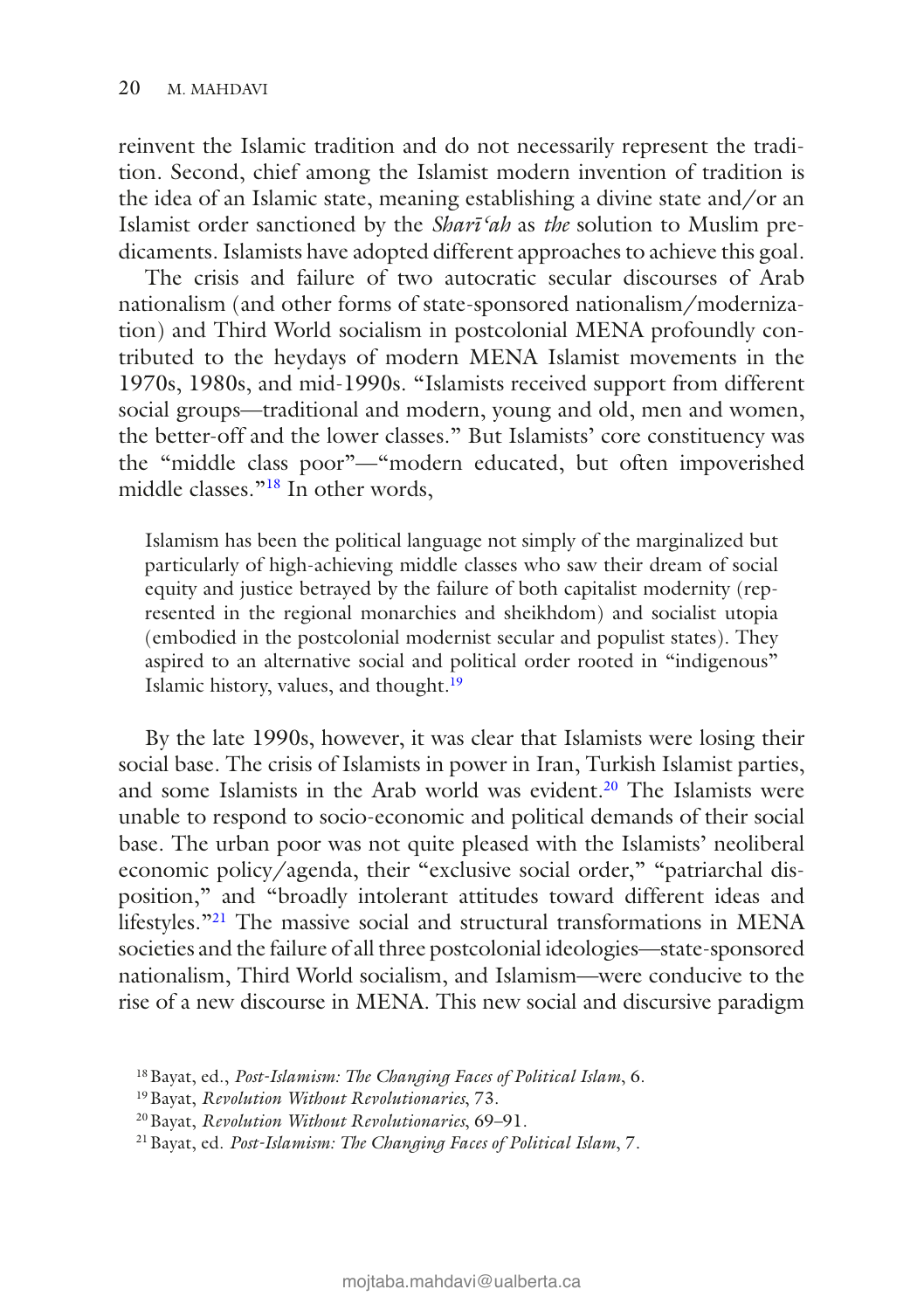shift was post-Islamism. As a mass social movement, it first manifested itself in Iran's Green Movement in 2009, and then in the Arab Spring in 2010–2011 followed by Turkish Gezi Park movement in 2013.

#### POST-ISLAMISM AS A THIRD ALTERNATIVE

"*Why* exactly does the Middle East suffer from a lack of legitimate order?" Asks Shadi Hamid in his *Islamic Exceptionalism*. The MENA "legitimacy defeat," he argues, "is tied to a continued inability to reckon with Islam's relationship to the state."22 "Islam is *different*." And "Islamic exceptionalism is neither good nor bad." The rationale for such a *difference*, he argues, is that "the relationship between Islam and politics is distinctive, [and therefore] a replay of the Western model—Protestant Reformation followed by an enlightenment in which religion is gradually pushed into the private realm—is unlikely."23

Moreover, the dramatic rise of the Islamic State of Iraq and Syria "is only the most striking example of how liberal determinism—the notion that history moves with intent toward a more reasonable, secular future has failed to explain Middle East realities."<sup>24</sup> For Hamid, ISIS "draws on, and draws strength from, ideas that have a broad resonance among Muslim-majority populations. They may not agree with the group's interpretation of the caliphate, but the notion of a caliphate is a powerful one, even among more secular-minded Muslims."<sup>25</sup> He then concludes that "this is not to say that most Arabs or Muslims are Islamists. Most not. However, one can sympathize with or support Islamist politics without being an Islamist—the phenomenon of *Islamism without Islamists*."26

Hamid's rationalization and theorization of "Islamic exceptionalism" and "*Islamism without Islamists*" is highly problematic and does not capture the complex reality of the contemporary MENA region. First, the main slogans of the ordinary Muslims/people in the MENA streets in the 2010–2011 Arab Spring, as well as the 2009 Iran's Green Movement and the 2013 Gezi Park in Turkey, were absolutely devoid of a single reference to concepts/ideals such as the caliphate and/or the Islamic state. As Juan

<sup>22</sup> Shadi Hamid, 2016, *Islamic Exceptionalism: How the Struggle over Islam is Reshaping the World* (New York: St. Martin's Press), 6.

<sup>23</sup>Hamid, *Islamic Exceptionalism*, 5.

<sup>24</sup>Hamid, *Islamic Exceptionalism*, 11.

<sup>25</sup>Hamid, *Islamic Exceptionalism*, 11.

<sup>26</sup>Hamid, *Islamic Exceptionalism*, 13.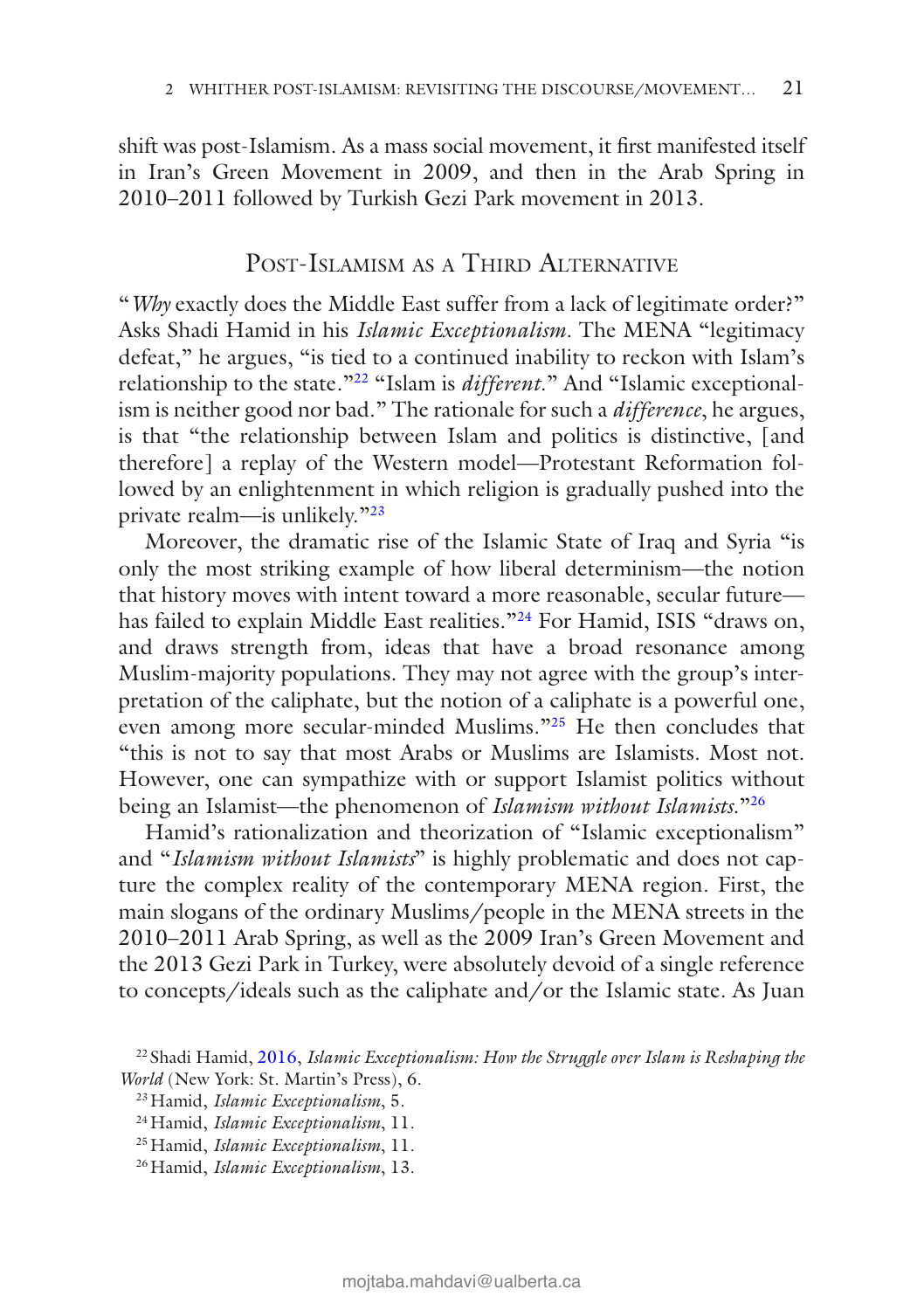Cole reminds us, during the *Tamarod* (Rebellion) movement "in June 2013 some 22 million Egyptians signed a petition asking Morsi to leave office, far more than 13 million who voted for him."27 Second, Hamid's concept of "Islamic exceptionalism" and/or rather a vague and essentialist idea of "*Islamism without Islamists*" is an ahistorical and decontextualized theorization of a phenomenon such as ISIS where the American-led invasion of Iraq and the failure of post-invasion state-building profoundly contributed to the rise of the Islamic State. The abstract historical idea of a caliphate in the Muslim imaginary played a little role in the rise of ISIS. Third, although Hamid correctly acknowledges the significance of religion for the Islamist forces (and here we need to remind ourselves that Islamism is not merely a religious phenomenon and is different from religious fundamentalism in the Christian/Protestant tradition), the overwhelming majority of citizens in Muslim majority states are *not Islamist*. If Islamism is defined by the idea of an Islamic state, the MENA social movements demonstrated that most ordinary people in the region do not associate themselves with Islamism. It is important to note that ordinary people hold different degrees of religiosity and enjoy multiple/hybrid identities, consisting of class, gender, race/ethnicity, and age, as well as religious and non-religious cultural traditions. It is not clear why religion often with a very static and ahistorical notion—is defined as the only/ major component of people's identity in the MENA and/or remains the most significant driving force for the socio-political actions in the region. Fourth, the idea of an Islamic state is a modern "postcolonial invention" with little to no divine justification in the Islamic tradition. Like Islamism, the idea of an Islamic state is a modern invention. Fifth, Hamid rightly points out that liberalism, as we experience in the West, will not be the future of Muslim majority states and that "there is no particular reason why Islamic 'reform' should lead to liberalism in the way that Protestant Reformation paved the way for the Enlightenment and, eventually modern liberalism."28 What is problematic in his argument, however, is the way he explains such a difference. For Hamid, all the "difference" between Muslims and the West boils down to one word: "Islam." Because of its "fundamentally different relationship to politics," Islam "was simply more

<sup>27</sup> Juan Cole, 2014, *The New Arabs: How the Millennial Generation is Changing the Middle East* (New York: Simon & Shuster), 20.

<sup>28</sup>Hamid, *Islamic Exceptionalism*, 25.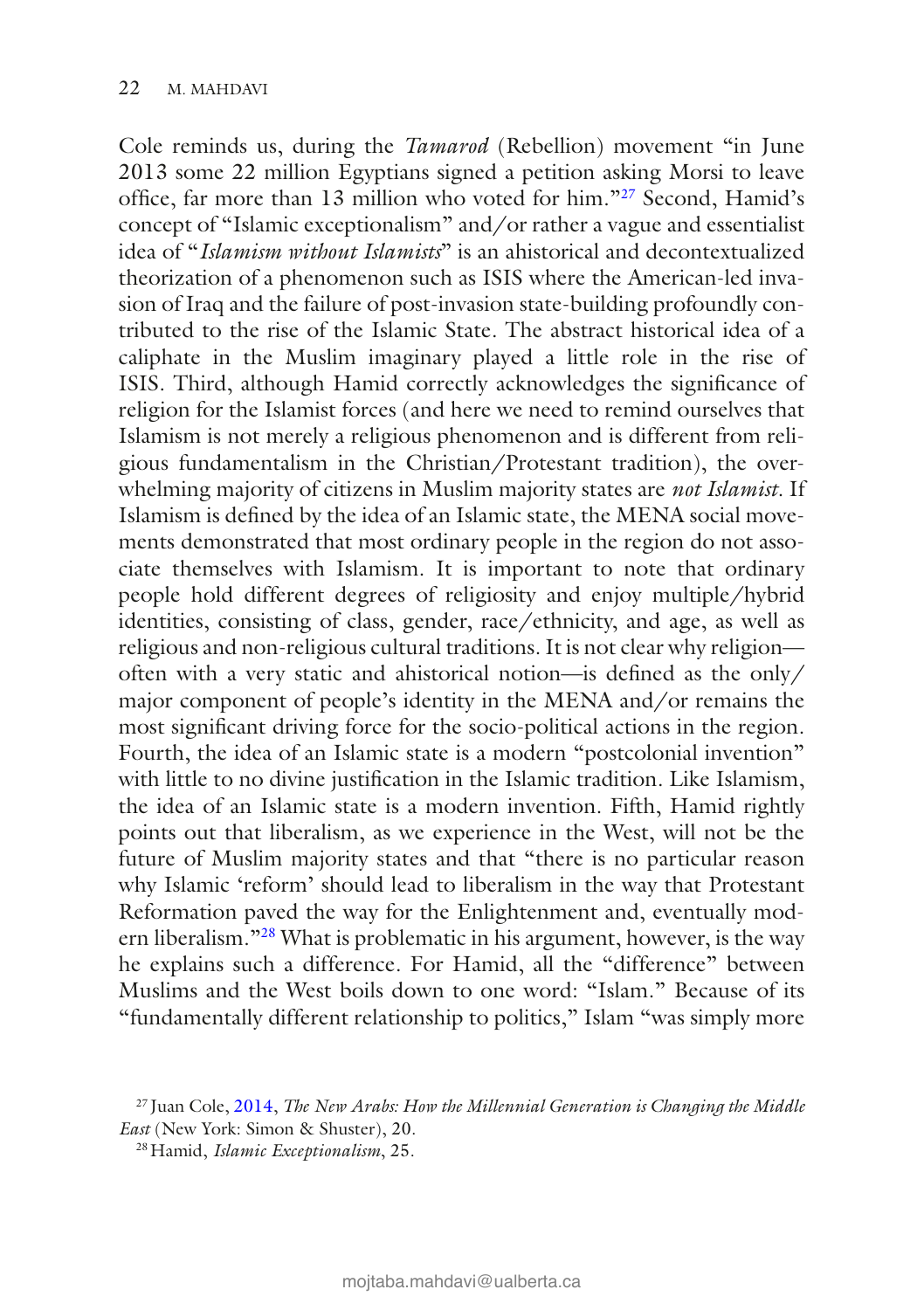resistant to secularization."29 His argument resembles Ernest Gellner and other classical Orientalists in that "no secularization has taken place in the world of Islam." This is clearly an ahistorical argument, essentializing secularism as a merely progressive democratic phenomenon. It also undermines the predicaments of *autocratic secular modernization* in postcolonial MENA, which gave rise to the rise of Islamism. Six, it is true that "for the religious, religion can offer both meaning and legitimacy to ideas that might otherwise seem temporal and temporary. But to exclude Islam or to hope for—or, worse, impose—a top-down secularism requires yet more violence."30 What seems, however, problematic in his argument is the characterization of Muslim majority nations in line with Islamist and/or Islamic exceptionalism. Muslim societies are not peculiar or unique in their religiosity; "they should not be measured by the 'exceptionalist' yardstick of which religio-centrism is the central core."<sup>31</sup> Muslim societies hold hybrid identities shaped by various degrees of religious affiliation, national cultures, socio-economic structure, historical experiences, and political settings. The missing metaphor in Hamid's argument seems to be *post-Islamism*: a concept referring to a profound discursive and socio-historical transformation in MENA societies where neither hegemonic universalism of colonial modernity nor cultural essentialism/particularism of Islamism captures the complexity of the region.

Post-Islamism has emerged as a third alternative to the hegemonic voice of a singular and superior colonial/Western-centric modernity and an essentialist nativist vision of Islamism. Post-Islamism is a dialogical discourse. It promotes dialogue between tradition and modernity, faith and freedom, religiosity and rights, transcending many false dichotomies and constructed binaries in postcolonial MENA. It expedites the possibility of emerging *Muslim modernities* by challenging a singular concept of Western modernity and promotes the idea of *alternative modernities* and "*multiple modernities*."32

Equally important, post-Islamism categorically rejects the concept of Islamic state. Like Islamism, it encourages the public role of religion in

32Charles Taylor, 1999, *A Catholic Modernity*? Ed. James L. Heft, S. M. (Oxford: Oxford University Press), 16–19.

<sup>29</sup>Hamid, *Islamic Exceptionalism*, 26.

<sup>30</sup>Hamid, *Islamic Exceptionalism*, 30.

<sup>31</sup>Asef Bayat, 2007. *Islam and Democracy: What Is the Real Question*? (Amsterdam: Amsterdam University Press), 6.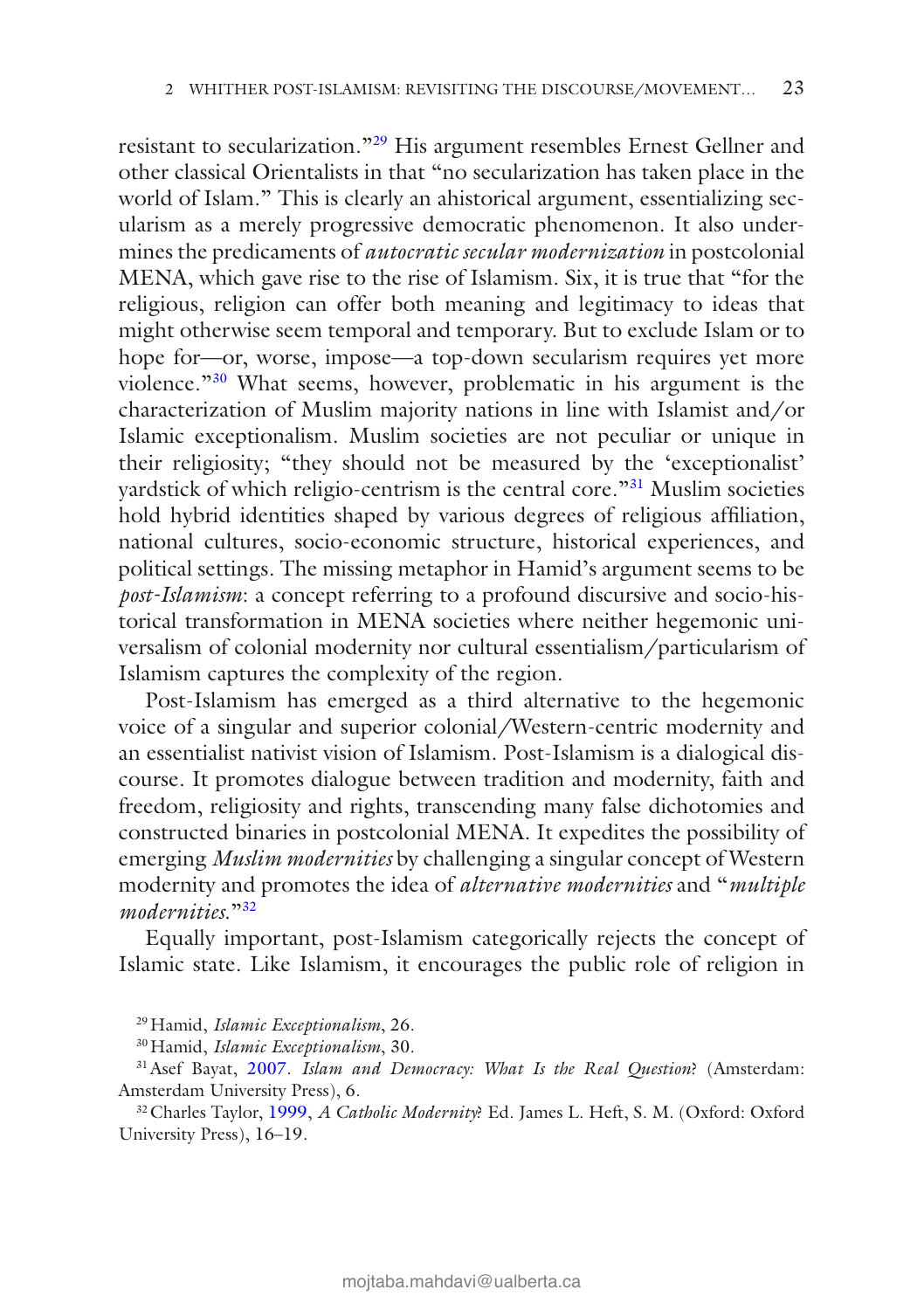civil society and political society. However, unlike Islamism, it challenges the concept and legitimacy of *Islamic state*. The state is a *secular* entity and cannot be Islamized.33 Islamic state in theory is an oxymoron; it is, to use Wael Hallaq's concept, "the impossible state."<sup>34</sup> Islamic state, as Abdullahi An-Na'im argues, is a modern postcolonial invention.<sup>35</sup> Islamic state is a secular entity ruled by Islamist elites who act and speak on behalf of their human interpretation of Islam. Hence, political leaders, not abstract dogmas, speak or act for the state. The concept of Islamic state, in sum, marks a distinction between post-Islamism and Islamism.36 An-Na'im's words best represent the intellectual basis of post-Islamist discourse: "Instead of sharp dichotomies between religion and secularism that relegate Islam to the purely personal and private domain, I call for balancing the two by separating Islam from the state and regulating the role of religion in politics."<sup>37</sup>

A post-Islamist discourse, as Bayat argues, is neither anti-Islamic nor un-Islamic.38 Nonetheless, in post-Islamism, Islam is neither *the* solution nor *the* problem. Islam actively contributes to the socio-political life of Muslims. Post-Islamism, contrary to the conventional liberal discourse, discards the privatization of Islam; it encourages civil/public religion at the societal level. But, state remains a neutral/civil, *urfi* entity. Post-Islamism, in this way, may echo Jürgen Habermas concept of *postsecularism*, where religious and secular citizens have much to offer to one another.39

As Talal Asad (1997, 190–191) reminds us, both Orientalists and Islamists share "the idea that Islam was originally—and therefore essentially—a theocratic state"; but, for the Islamists, "this history constituted the betrayal of a sacred ideal that Muslims are required as believers to restore," and for the Orientalists, "it defines a schizophrenic compromise that has always prevented a progressive reform of Islam." The reality,

<sup>33</sup>Mahdavi, "Post-Islamist Trends in Postrevolutionary Iran."

<sup>34</sup>Wael Hallaq, 2013, *The Impossible State: Islam, Politics, and Modernity's Moral Predicament* (New York: Columbia University Press).

<sup>35</sup>An-Na'im, *Islam and the Secular State*.

<sup>36</sup>Mahdavi, "Post-Islamist Trends in Postrevolutionary Iran."

<sup>37</sup>An-Na'im, *Islam and the Secular State*, 267.

<sup>38</sup>Bayat, *Islam and Democracy: What Is the Real Question*?; Bayat, ed. *Post-Islamism: The Changing Faces of Political Islam*.

<sup>39</sup> Jürgen Habermas, 2006, *Religion in the Public Sphere. European Journal of Philosophy*. 14 (1): 1–25. Also see, Mahdavi, "Post-Islamist Trends in Postrevolutionary Iran."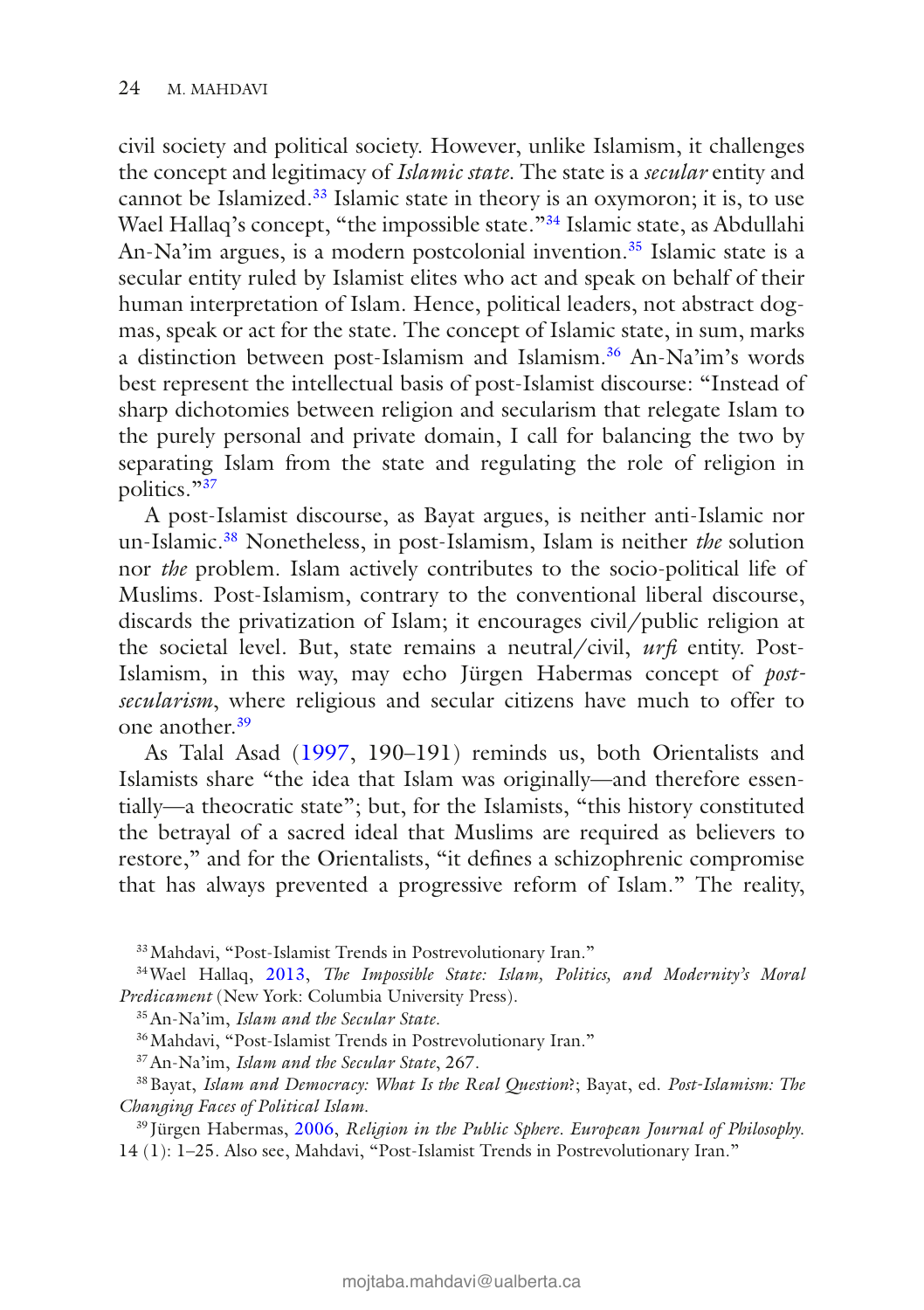however, is that the Islamic state is not that much product of some Islamic essence as "it is the product of modern politics and the modernizing state."40

Post-Islamism, in sum, is not post-Islami*c*. It is post-Islam*ism*. Not all Muslims, contrary to Hamid's argument, are Islamist. However, for many Muslims, Islam remains active and alive as one of their individual and collective multiple identities. A post-Islamist polity is not a caliphate; it is a modern civil/*urfi* democracy attentive to local culture and values including Islam. Post-Islamism is a grassroots discourse—a "universalism from below,"41 which has synthesized the global and local paradigms of social justice, freedom, human rights, and Islamic values. It is a *glocal* paradigm!

## The Many Faces of Post-Islamism in Post-Arab Spring MENA

Post-Islamism, Asef Bayat argues, "represents both a *condition* and a *project*." It refers to a *condition* where Islamism "becomes compelled, both by its own internal contradictions and by societal pressure, to reinvent itself." It is also a *project*, "a conscious attempt to conceptualize and strategize the rationale and modalities of transcending Islamism in social, political, and intellectual domains." Post-Islamism signifies the impact of secular exigencies on a religious discourse.42 Moreover, post-Islamism has been used as historical and analytical categories in reference to diverse politicointellectual and social trends such as various forms of Muslim reformist trends in postrevolutionary Iran, the Ennahda, or *Hizb al-Nahda*/ Renaissance Party of Tunisia, Turkey's Justice and Development Party, as well as the 2013 Gezi Park Movement in Turkey, Justice and Development Party in Morocco, Imran Khan's Movement for Justice/*Tehreek-e-Insaf* in Pakistan, many faces of civil Islam in Indonesia, and the Centre Party/*Hizb* 

40Talal Asad, 1997, "Europe Against Islam: Islam in Europe." *e Muslim World* 87(2): 183–195. https://doi.org/10.1111/j.1478-1913.1997.tb03293.x; also see, Mojtaba Mahdavi, 2009, "Universalism from Below: Muslims and Democracy in Context," International Journal of Criminology and Sociological Theory 2, no, 2 (December), 276–291.

41Mahdavi, "Universalism from Below: Muslims and Democracy in Context."

42Bayat, *Islam and Democracy: What Is the Real Question*?; Bayat, ed. *Post-Islamism: The Changing Faces of Political Islam*.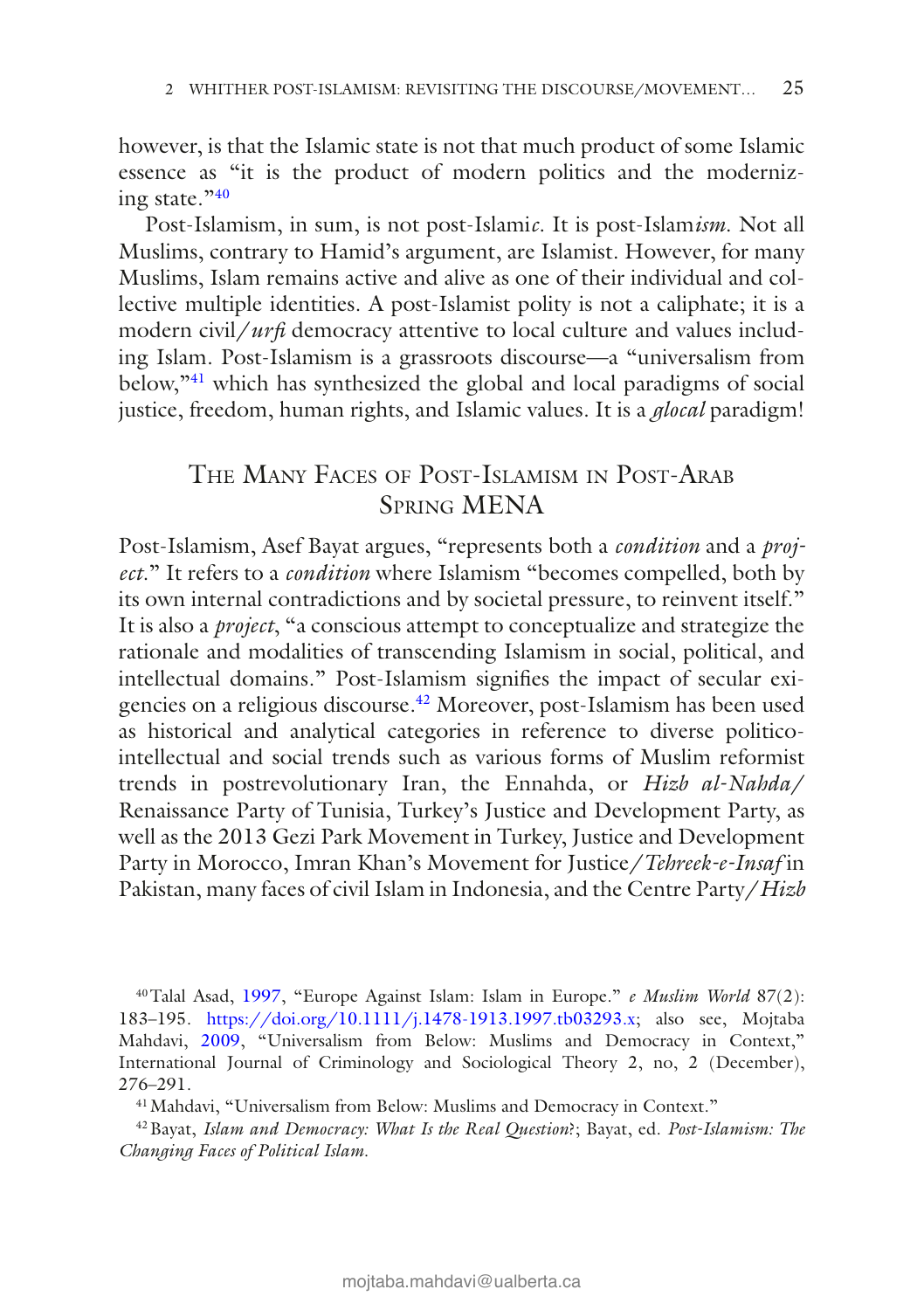*al-Wasat* and the younger generation (not the old guards) of the *Ikhwan al-Muslimeen*/the Muslim Brotherhood in Egypt.43

As mentioned before, the contemporary MENA social movements the 2009 Iran's pro-democracy Green Movement, the Arab Spring, and the 2013 Gezi Park Movement—symbolize a post-Islamist turn in the region. There was no demand for a "religious government" during the MENA mass uprisings. Popular slogans in the Arab streets were human dignity, liberty, and social justice, not Islamic state. The popular mode, however, was not anti-religion; the Arab Spring, "dearly upholds religion."44 Furthermore, the post-Islamist mode of the Arab Spring did not reject the public role of religion; it challenged the false dichotomy of religion and secularism. It transcended the religious-secular divide to a social movement against authoritarianism and in the service of democratization.

In the post-Islamist climate of the Arab Spring, even the political statements of the Egyptian Muslim Brotherhood and/or its sponsored political arm, that is, *Hizb al-Hurriya wal-Adala*/the Freedom and Justice Party did not refer to the establishment of an Islamic state. The Freedom and Justice Party explicitly stated it does not wish to implement a theocracy, which is characterized by a "government of the clergy or by divine right." The statements highlighted the party's attitudes toward freedom of religion, "rejecting sectarian strife" and recognizing the importance of allowing Christians to build churches. As is revealed alongside similar statements however, "*Shari'ah* law" remained the frame of reference.<sup>45</sup> It is beyond the scope of this chapter to examine the intellectual flaws and strategic mistakes of the Muslim Brotherhood and its political arm, Freedom and Justice Party, as well as President Mohamed Morsi's policies in post-Arab Spring Egypt. Suffice it to say that as much as the younger generation of the party demonstrated their commitment to a post-Islamist polity, the old guards were often trapped in their exclusivist and patriarchal Islamist discourse. One of the most concerning case was the Muslim Brotherhood's response to the "End Violence to Women" campaign. The campaign, initiated by the United Nations sought for the "elimination and prevention

<sup>43</sup>Mahdavi, "Post-Islamist Trends in Postrevolutionary Iran"; Bayat, ed. *Post-Islamism: The Changing Faces of Political Islam*.

<sup>44</sup>Bayat, ed. *Post-Islamism: The Changing Faces of Political Islam*, 260.

<sup>45</sup>Freedom and Justice Party, 2011, *FJP 2011 Program on Freedoms and Political Reform*. [Accessed 02/04/18]. Available from: http://www.ponline.com/arti-cle.php?id=197.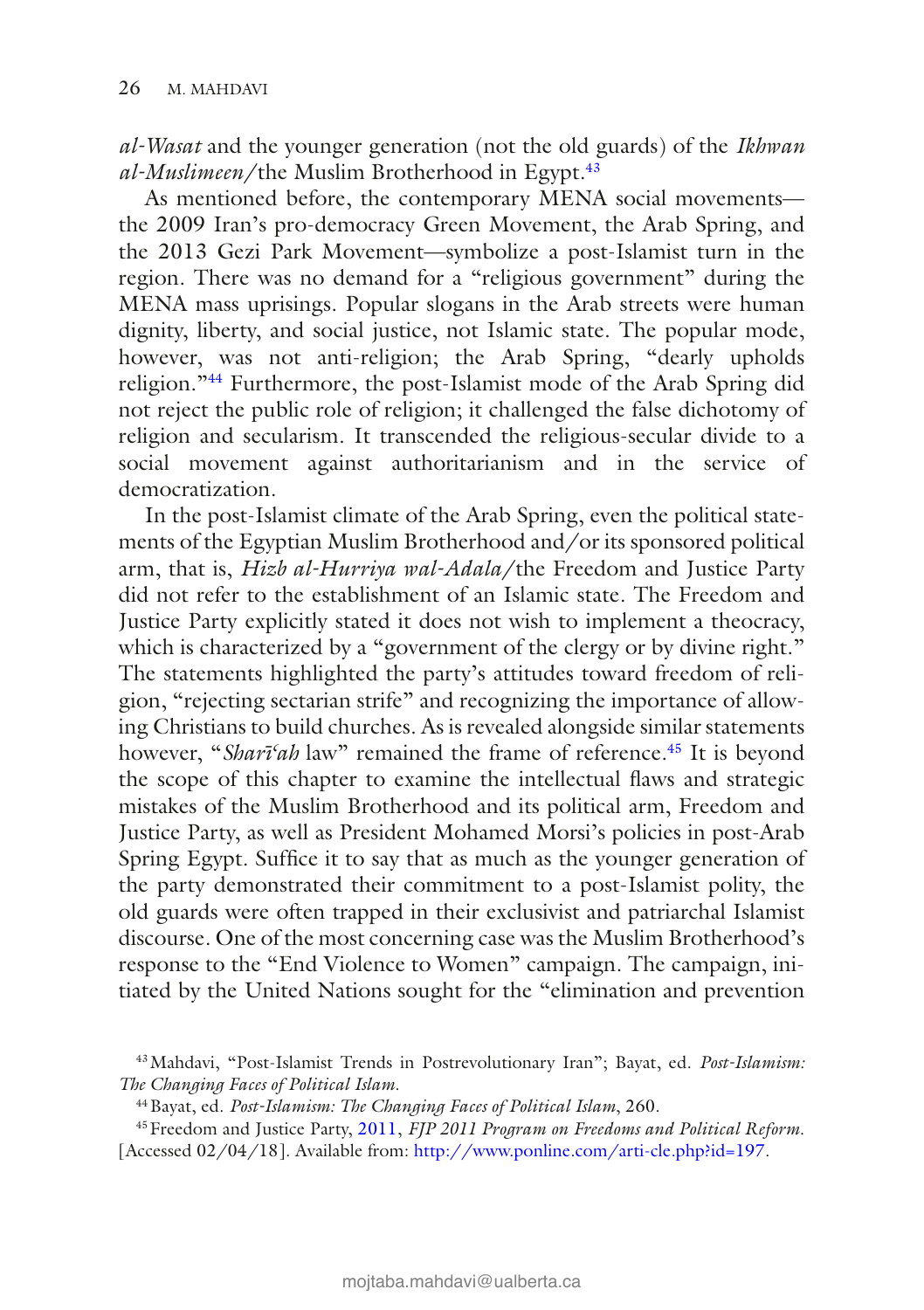of all forms of violence against women and girls." The response of the Muslim Brotherhood was to label this initiative "misleading and deceptive" and "contradicting the principles of Islam." Among some of the main issues were "granting equal rights to homosexuals," "full equality in marriage legislation," "cancelling the need for husband's consent with regards to travel and work," and "granting rights to adulterous wives and illegitimate sons."46 The Muslim Brotherhood's response to the camping clearly did not represent the egalitarian and post-Islamist principles that initially inspired the Arab Spring. A much better example of the Egyptian post-Islamist party was the *Hizb al-Wasat*/the Centre Party, which spoke clearly of equality of religion and equality for women and men. The party has been a perfect example of more progressive trends within a post-Islamist turn in Egypt.47

But a much more sophisticated post-Islamist party of the Arab Spring is the Tunisian Ennahda/*al-Nahda* Party or Renaissance Party. The statements of the party clearly demonstrate a shift from Islamism to post-Islamism as they highlight the citizens' rights—including minority rights, issues of gender, and religious freedom. They contain numerous "buzz phrases" such as the need for a "thriving democracy with mutual respect," the desire for a "culture of moderation," the guarantee of "equality for all citizens," and the "affirmation of political pluralism."48

Ennahda explicitly "rejected a Khomeini type revolution and viewed a civil and democratic state as compatible with the spirit of Islam."49 "Religion should not be imposed," argues the leader of Ennahda Party Rached Ghannouchi; "All the teachings and text of religion [Islam], emphasizes the principle of no compulsion in religion. Freedom of religion is absolutely affirmed in Islam. It is not the task of the state to impose a doctrine on the people. Its mission is to provide services to the people and maintain security.<sup>550</sup>

50Al-Ghannouchi "Islam Is Accepting of Secularism and Freedom of Belief." *Al-Hayat Newspaper*, May 22, 2016. Accessed May 1, 2018. Similarly, in his work, Ghannouchi dem-

<sup>46</sup> IkhwanWeb, 2013, *Muslim Brotherhood Statement Denouncing UN Women Declaration for Violating Sharia Principle*. [Accessed 02/04/18]. Available from: http://www.ikhwanweb.com/article.php?id=30731.

<sup>47</sup>Al-Wasat Party, 2011, *FAQ*. [Accessed 02/04/18]. Available from: http://www. alwasatparty.com/questions.php.

<sup>48</sup>Ennahdha Movement, 2011, *Statute of the Renaissance Movement* (after the revised Ninth Congress), [Accessed 02/04/18]. Available from: www.ennah-dha.tn.

<sup>49</sup>Bayat, ed. *Post-Islamism: The Changing Faces of Political Islam*, 261.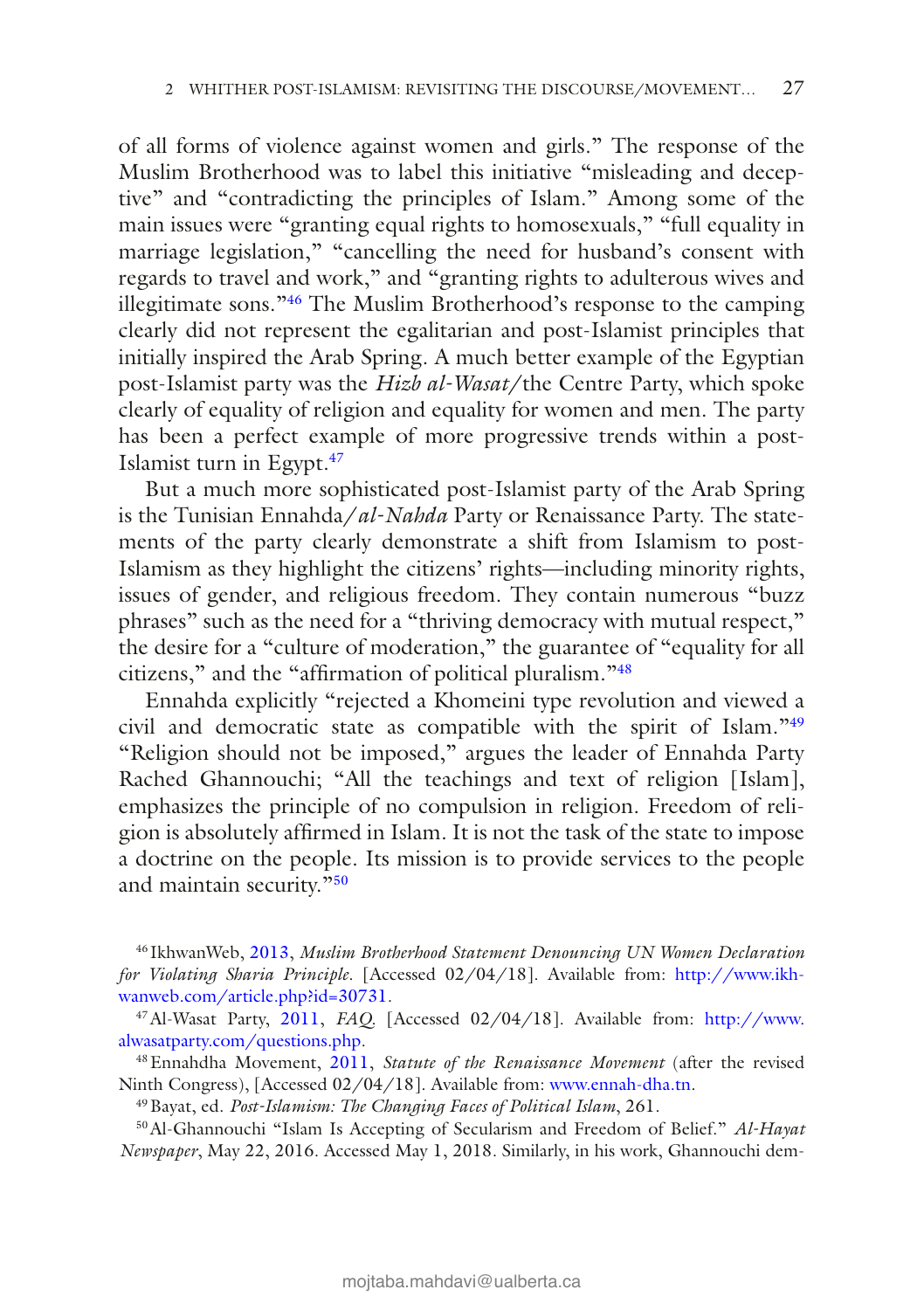Moreover, both Rached Ghannouchi and the former Prime Minister Hamadi Jebali of the Ennahda used the concept of *dowla madaniyah*/civil state instead of *almaniyah*/secularism (which carries anti-religious baggage) to distance the postrevolutionary Tunisian state from a religious state (Stepan 2012, 94–97). Although Ghannouchi and his party did not use the concept of secularism, his understanding of the concept is revealing: secularism in the West, he argues, is not an atheistic ideology as some think. Secularism is the separation of functions: separation of religious function from political function. This does not mean that the state will be at war on religion. Rather, the state protects all religions and stands in a highly neutral manner toward religions. Ghannouchi argues there is no necessary relationship between democracy and secularism. You can be secular and a terrorist or a dictator. And you can be secular and democratic. You can be an Islamic and a terrorist, and you can be a democratic Muslim. The necessary and inevitable link between secularism, modernity, and democracy is an arbitrary link. Therefore, we consistently affirm that Islam and democracy are compatible and that democracy is the modern practice of the *shura*/consultation.51 In fact, many *Muslim democrats often point to the key Quranic concepts of shura/consultation, ijma'/consensus, and adala/justice to support democracy*.

In an interview, he criticizes Islamist who "chose the path of violence." They formulate their own "excessively strict interpretation of religious texts … aimed at monopolizing the right of explaining it, which means for those organizations that the text has one meaning only, and anybody who disagrees with their exegesis and understanding of it is a disbeliever and godless."52

More recently, Ghannouchi explicitly argued, "no political party can or should claim to represent religion and that the religious sphere should be managed by independent and neutral institutions, [as] religion should be

onstrates how Islam is compatible with democracy and human rights. See Rached al-Ghannouchi, 2015b, *Democracy and Human Rights in Islam* (Beirut, Lebanon: The Arab House for Science).

51Rached al-Ghannouchi, 2015a, "Al-Omq: Moqbala ma' Rached al-Ghanocui." Interview by Ali al Thafiri, *Aljazeera News Network*, Dec. 7. Accessed April 20, 2018.

52Noureddine Jebnoun, 2014, "Tunisia at the Crossroads: An Interview with Sheikh Rached al-Ghannouchi." *Al-Waleed Bin Talal Centre for Muslim-Christian Understanding, Georgetown University Occasional Papers*, April. https://repository.library.georgetown.edu/ bitstream/handle/10822/1045379/Noureddine%20Jebnoun\_Tunisia%20at%20the%20 Crossroads\_April%202014.PDF?sequence=1&isAllowed=y.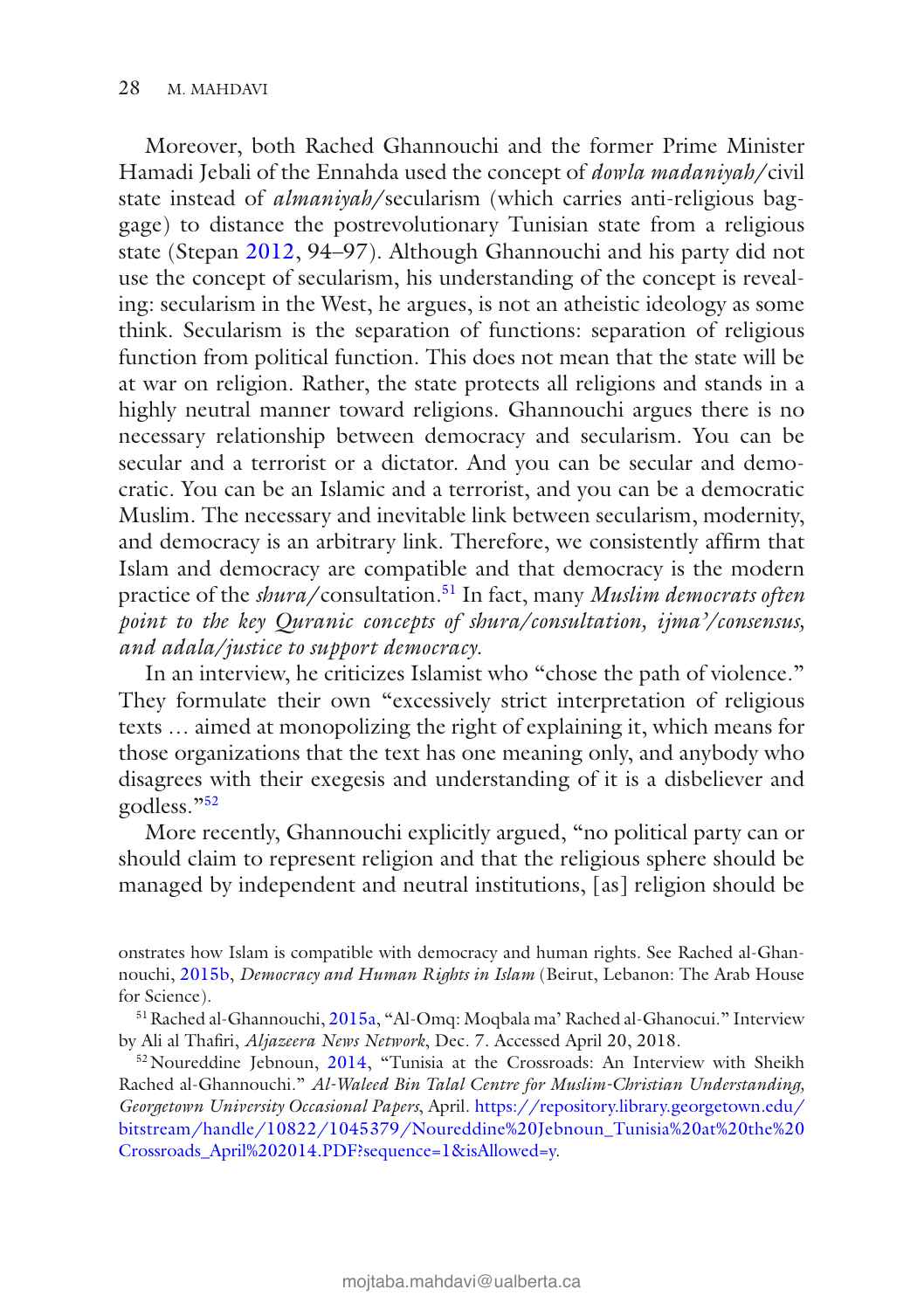nonpartisan."53 Ennahda's statements made it clear that citizen rights are universal, regardless of their faith. *Ghannouchi has explicitly argued that "his party should embrace the historic specificity that Tunisia for more than sixty years has had the Arab World's most progressive and women-friendly family code.*<sup>254</sup> This is shown by the Ennahda's inclusion of women into the constituent assembly.

As Sayida Qunissi, an Ennahda member of the parliament in Tunisia, shows Ennahda has always considered itself "different from the Muslim Brotherhood at both the ideological and political levels."55 For her, the maturity of Ennahda in the public debate is evident: "It is no longer a matter of the relationship between Islam and state any more, or traditionally 'Islamic' issues, but rather a commitment to finding solutions to corruption, economic development, social justice, and human rights."56 Since October 2011, and even before the uprisings, Ennahda's philosophy was based on "unity and inclusion." More specifically, Ennahda worked with two Tunisian secular parties, the secular-liberal Congress for the Republic and the socialist Ettakatol in post-Arab Spring.57 *Ghannouchi and Moncef Marzouki, a secular-minded human right activist, have been able to work together in postrevolutionary Tunisia*. Furthermore, following the elections in 2014, Ennahda conceded its loss to Nidaa Tounes, a center-right secular party, and formed a coalition government with it.

Sayida Qunissi's argument clearly represents main conclusions reached at Ennahda's tenth Congress, held May 20–23, 2016, in which the party explicitly distanced itself from Islamism and the idea of an Islamic state, defining itself as a party of Muslim democrats. "'Muslim democrat' is the most accurate term to describe what Ennahda has been trying to accomplish since the beginning: reconciling Islam and democracy in the Arab world."58 She then continues,

53Rached Ghannouchi, 2016, "From Political Islam to Muslim Democracy: The Ennahda Party and the Future of Tunisia." *Foreign Affairs*, *95* (5), 58–67, p. 63.

54Alfred Stepan, 2012, "Tunisia's Transition and the Twin Tolerations." Journal of Democracy 23(2), (April): 94–97. https://doi.org/10.1353/jod.2012.0034.

<sup>55</sup> Sayida Qunissi, 2017, "Ennahda from Within: Islamists or 'Muslim Democrats'?" In Shadi Hamid & William McCants, eds. *Rethinking Political Islam* (New York: Oxford University Press), 230–243, p. 232.

<sup>56</sup> Sayida Qunissi, "Ennahda from Within: Islamists or 'Muslim Democrats'?" 234.

<sup>57</sup> Sayida Qunissi, "Ennahda from Within: Islamists or 'Muslim Democrats'?" 235–236.

<sup>58</sup> Sayida Qunissi, "Ennahda from Within: Islamists or 'Muslim Democrats'?" 238.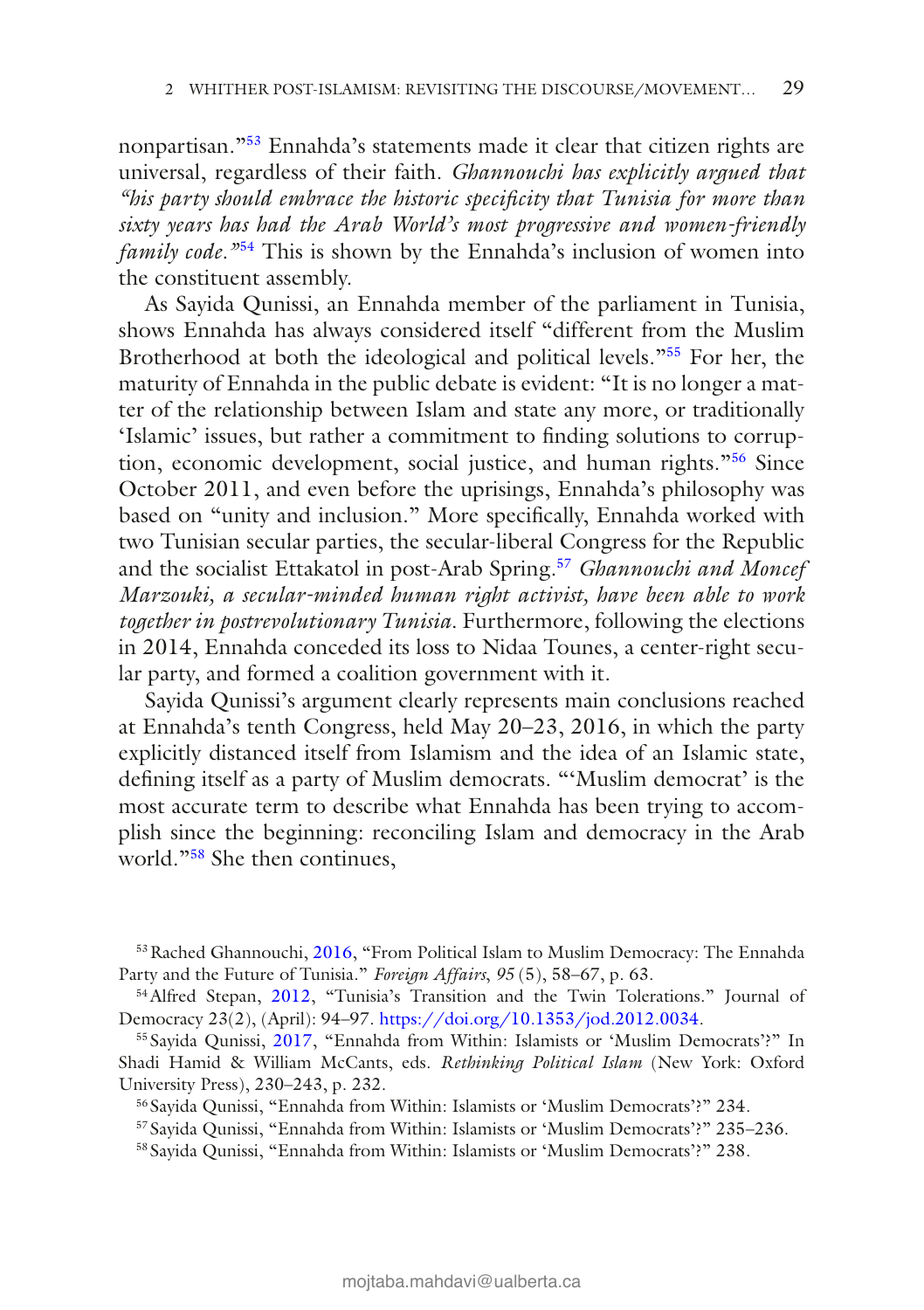When Rached Ghannouchi first used the term "Muslim democratic," it was an effort to help the media understood the pitfalls of instantly and unanimously labeling diverse political actors as "Islamists," despite their differences. Highlighting the parallel with Christian Democratic parties in Europe, like Germany's Christian Democratic Union, seemed to be the easiest way to signify Ennahda as a political party bringing together both democratic principles and religious values.59

Post-Islamist movements in post-Arab Spring MENA are experiencing a setback. Tunisia has been a relative success with the recent development in the Ennahda Party, breaking away from Islamism and branding itself a "*Muslim democrat*" similar to Christian Democratic Parties in Europe. Ghannouchi and other party leaders distanced themselves from Islamism and its central concept of Islamic state. The call for a civil state, not a religious state, promoting human rights and citizenship is a big step forward. The party seems, however, falling into a trap of a neoliberal elitist and ivory tower discourse, ignoring the urgent question of social justice. As I have argued elsewhere, democracy, particularly in the Global South, badly needs an egalitarian pro-social justice discourse. Abstract liberal notions of Rights need to be translated into tangible social justice policies. Otherwise, either secular despots or populist demagogues will use the rhetoric of social justice to mobilize the masses. Moreover, uneven development is a common problem in the MENA region and only a grassroots egalitarian democracy is able to protect the social and political rights of masses, and particularly the rights of "middle class poor" who served as the main force of the Arab Spring.<sup>60</sup>

In Egypt, the post-Islamist *Wasat* Party is small in number but could have possibly been a source of greater inspiration for the younger generation of the Muslim Brotherhood. Mohamed Morsi's mistakes, the miscalculations of secular forces, and el-Sisi's coup have been a setback to post-Islamism in Egypt. Nonetheless, as Juan Cole reminds us, the Egyptian Spring was a post-Islamist movement. The following poem entitled *ana 'almani* (I am secular), which was posted at a young Egyptian website in April 2012 represents such a post-Islamist climate in the Egyptian civil society:

<sup>59</sup> Sayida Qunissi, "Ennahda from Within: Islamists or 'Muslim Democrats'?" 237.

<sup>60</sup>Mojtaba Mahdavi, 2017, "Iran: Multiple Sources of Grassroots Social Democracy?" In Peyman Vahabzadeh, ed. *Iran's Struggles for Social Justice* (New York: Palgrave Macmillan), 271–288.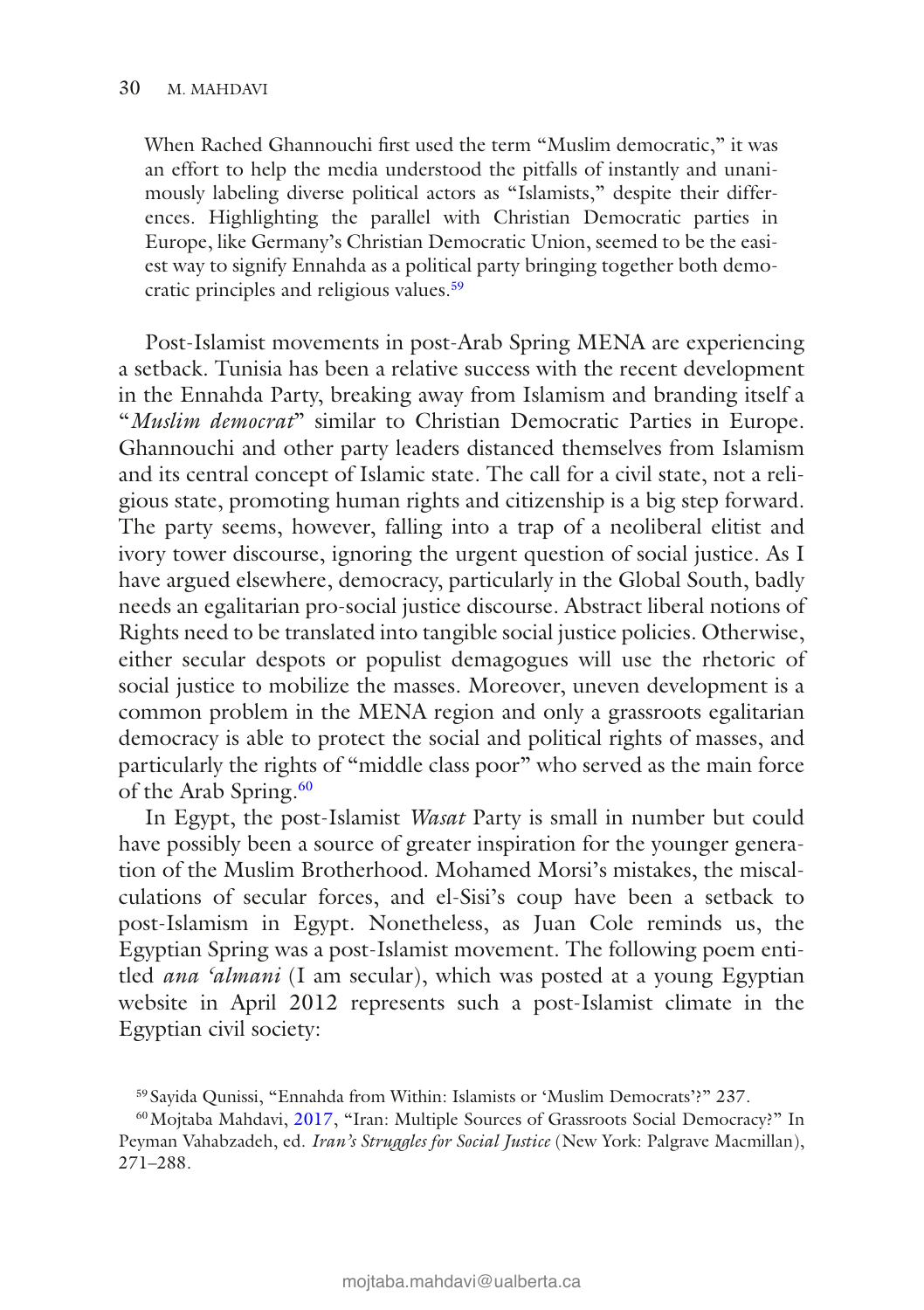*I am secular: That is, for me, religion is for God and the nation is for all. I am secular: that is, for me, there is no religion in politics and no politics in religion. I am secular: that is, your name, your title, your religion, your color, your sex are not important for me: all of us are Egyptian and equal before the law.*<sup>61</sup>

Post-Islamism in Iran is strong at the societal level but remains in a deep crisis at the political/state level. The Green Movement as the first MENA post-Islamist mass movement has not succeeded politically but remains strong socially. The depth and diversity of intellectual debates on the question of religion, democracy, gender, and human rights in postrevolutionary Iran are exemplary.62 However, like the Tunisian case, the (neo)liberal post-Islamist discourse in Iran undermines the middle-class poor and social justice. The only notable progressive post-Islamist discourse in postrevolutionary Iran is that of *neo-Shariatis*—a generation of new-Muslim left scholars and activists who are inspired by a new reading of Ali Shariati (1933–1977), a celebrated critical postcolonial Muslim thinker. The neo-Shariatis have produced a synthetic emancipatory discourse of "freedom, social justice and civil spirituality," proposing an alternative discourse to the hegemonic and West-centric secular modernity, Islamist essentialism, and an elitist neoliberal post-Islamism.<sup>63</sup>

Turkey is another complex case where the Justice and Development Party (AKP) demonstrated features of post-Islamist politics in their 2002 party platform. The AKP platform has always been socially conservative and economically neoliberal. However, there has been a great setback and regression in the party's post-Islamist policies over the past few years. President Erdogan's iron fist and authoritarianism, his "new-Ottomanist" foreign policy in the region, and the suppression of the popular Gezi Park Movement in 2013 were conducive to the deterioration of Turkish post-Islamism. The Gezi Park Movement, in my view, is now a better representative of Turkish post-Islamism as it encompassed many diverse religious and secular dissidents in Turkey, ranging from post-Kemalists to post-Islamists to environmental activists, LGBTQ, and anti-capitalist Muslims.64

<sup>61</sup> "*Ana 'almani*," April 2012, http://semsam.blogpost.com, quoted in Juan Cole, *The New Arabs: How the Millennial Generation is Changing the Middle East* (New York: Simon & Shuster, 2014), 17.

62Mahdavi, "Post-Islamist Trends in Postrevolutionary Iran."

64Cihan Tugal, 2016, *The Fall of the Turkish Model: How the Arab Uprisings Brought Down Islamic Liberalism* (London: Verso).

<sup>63</sup>Mahdavi, "Post-Islamist Trends in Postrevolutionary Iran."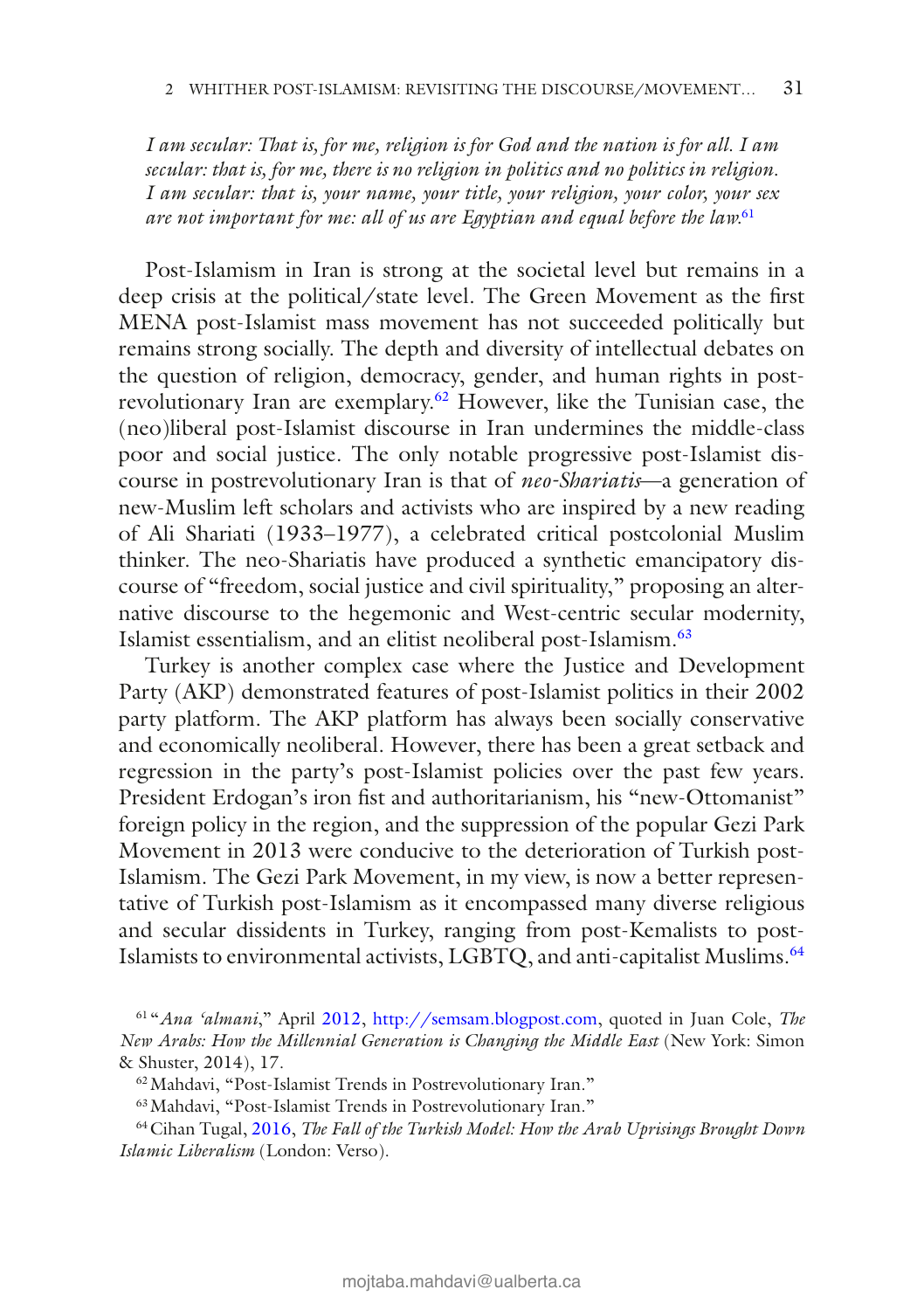Post-Islamism, in sum, can be labeled to a vast amount of different socio-political positions, some arguably more democratic than others. Post-Islamists are as diverse as conservative, (neo)liberal, and progressive forces. However, they all believe in an active role of public religion in civil society but denounce the religious/divine state. Most post-Islamist parties are socially conservative and have adopted neoliberal economic policies. Post-Islamism is a significant paradigm shift from Islamism in the MENA region as it rejects the concept of a divine state. However, post-Islamism is not monolithic and has its own limitations and enemies.

## Conclusion: Post-Islamism and Its Enemies

The MENA post-Islamist discourses/movements represent a significant paradigm shift toward more democratic and emancipatory politics. Post-Islamism in the post-Arab Spring MENA, however, is in a profound crisis: it is at once present and absent; alive and dead; growing and in retreat. The MENA post-Islamist discourses/movements are currently facing several problems. I have identified four major obstacles and enemies of post-Islamism in contemporary MENA.

The first and foremost enemy is from within, that is, *authoritarianism*. Erdogan's authoritarianism, his iron fist and repressive policies at home, and the interventionist regional policy of "neo-Ottomanism" is a case in point. The post-Islamist discourse of Justice and Development Party, which once brought some hope to the MENA democratic transition, has now degenerated into Erdogan's hegemonic repressive discourse and an ideological means of political pragmatism/opportunism. The crisis of AKP has contributed to the rise of an old Orientalist cliché of "Muslim Exceptionalism," meaning Muslims are exceptionally resistant to democratic culture and institutions.

Equally important is how the MENA authoritarianism has immensely contributed to the rise of "*sectarianization*," not "*sectarianism*." The conventional and dominant Orientalist discourse of *sectarianism* is deeply rooted in an essentialist reading of the MENA conflicts, reducing the geopolitical rivalries of regional and global powers into a simplistic idea of the Sunni-Shi'a theological fights. It perpetuates the idea of *Middle East Exceptionalism*, meaning Middle East culture is exceptionally immune to peace and democracy. The *sectarianization* thesis, however, proposes that "authoritarianism, not theology is the critical factor" in the rise of the post-Arab Spring MENA conflicts in Syria, Yemen, Iraq, Lebanon, and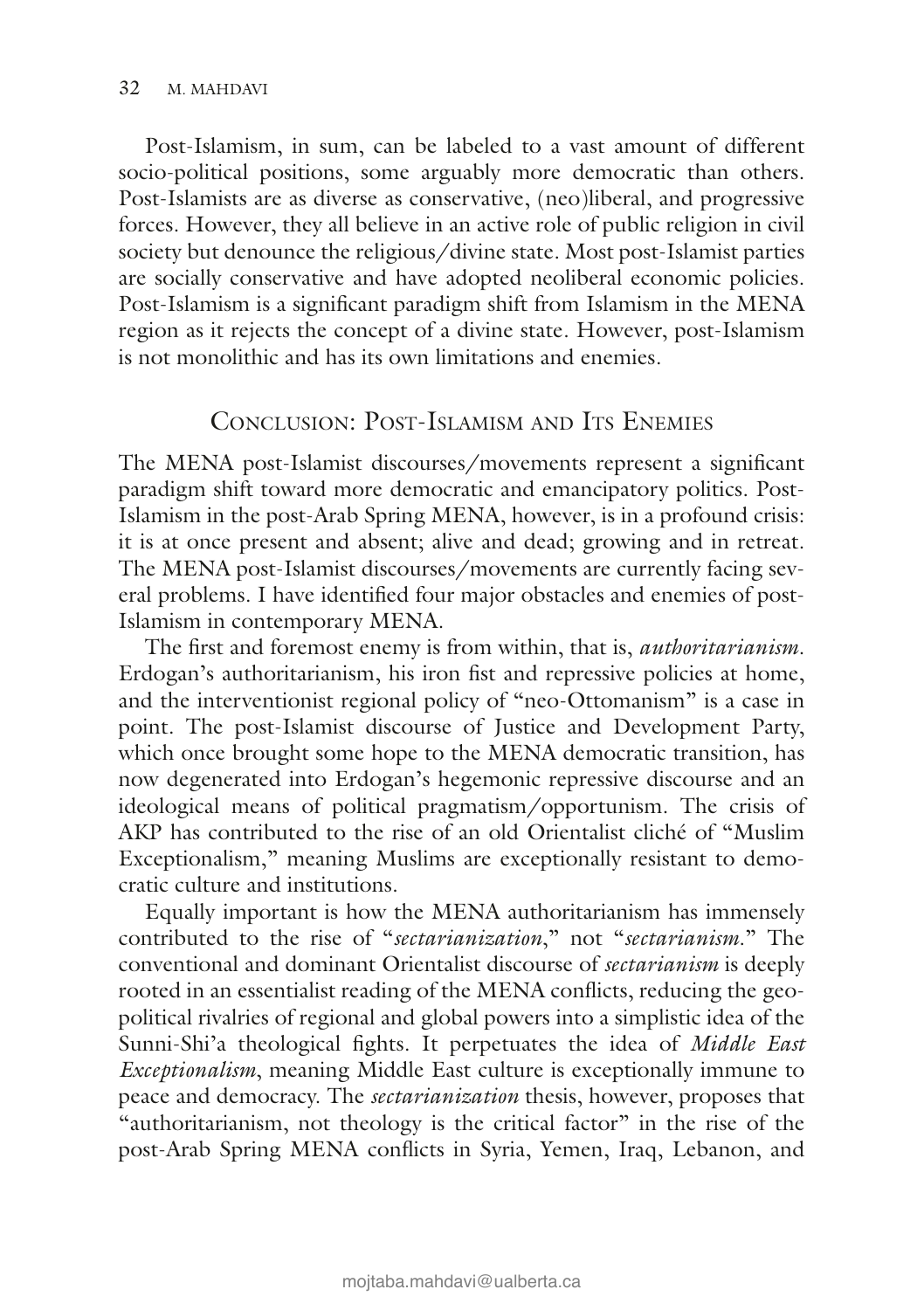Bahrain.<sup>65</sup> "Sectarianization is a process shaped by political actors operating within specific contexts, pursuing political goals that involve popular mobilization around particular (religious) identity markers. Class dynamics, fragile states, and geopolitical rivalries also shape the sectarianization process." On the contrary, the "term *sectarianism* is typically devoid of such references points. It tends to imply a static given, a trans-historical force—an enduring and immutable characteristic of the Arab Islamic world from the seventh century until today."66

The second enemy of post-Islamism includes agents, advocates, and friends of *autocratic secularism and despotic modernization*. They are no less than *Brown Skin, White Masks<sup>67</sup>*—to borrow Dabashi's concept who himself was indebted to Frantz Fanon. They either theorize/legitimize, or actively participate in war and economic sanction, foreign intervention, and/or military coup in order to "save" MENA from Islamism and/or "civilize" it by establishing a "secular liberal" regime. This has been done in the name of neoliberal democratization/humanitarian intervention. Iraq and Libya are two prime examples of such catastrophic discourses/policies.

Egypt under el-Sisi's militarism is another example of this setback. As Faruqi and Fahmy demonstrate, "illiberal currents among liberals," in Egypt and by extension in some other Muslim majority nations, point to much deeper epistemological contradictions of "the very issue of illiberalism within liberal paradigm" in the postcolonial context.<sup>68</sup> The arrogance of colonial modernity and its hegemonic universalism have consistently suppressed cultural differences and provided a one-size-fits-all model of modernization. Some of the old secularists, both the old liberals and the orthodox leftists, have subscribed to the unilinear Enlightenment project of Progress, forcefully pushing religion into the private sphere and ignoring cultural characteristics of their own societies. In the Egyptian case, this approach turned some of the secularists into an ally of the army when the

65Nader Hashemi and Danny Postel, eds. 2017, *Sectarianization: Mapping the New Politics of the Middle East* (London: Hurst & Company), 2–5.

66Nader Hashemi and Danny Postel, eds. *Sectarianization: Mapping the New Politics of the Middle East*, 4–5.

67Hamid Dabashi, 2011, *Brown Skin, White Masks* (Chicago: The University of Chicago Press).

68Daanish Faruqi and Dalia F. Fahmy, 2017, "Egyptian Liberals, from Revolution to Counterrevolution." In Dalia F. Fahmy and Daanish Faruqi, Eds. *Egypt and the Contradictions of Liberalism: Illiberal Intelligentsia and the Future of Egyptian Democracy* (London: OneWorld), 1–25, pp. 23–24.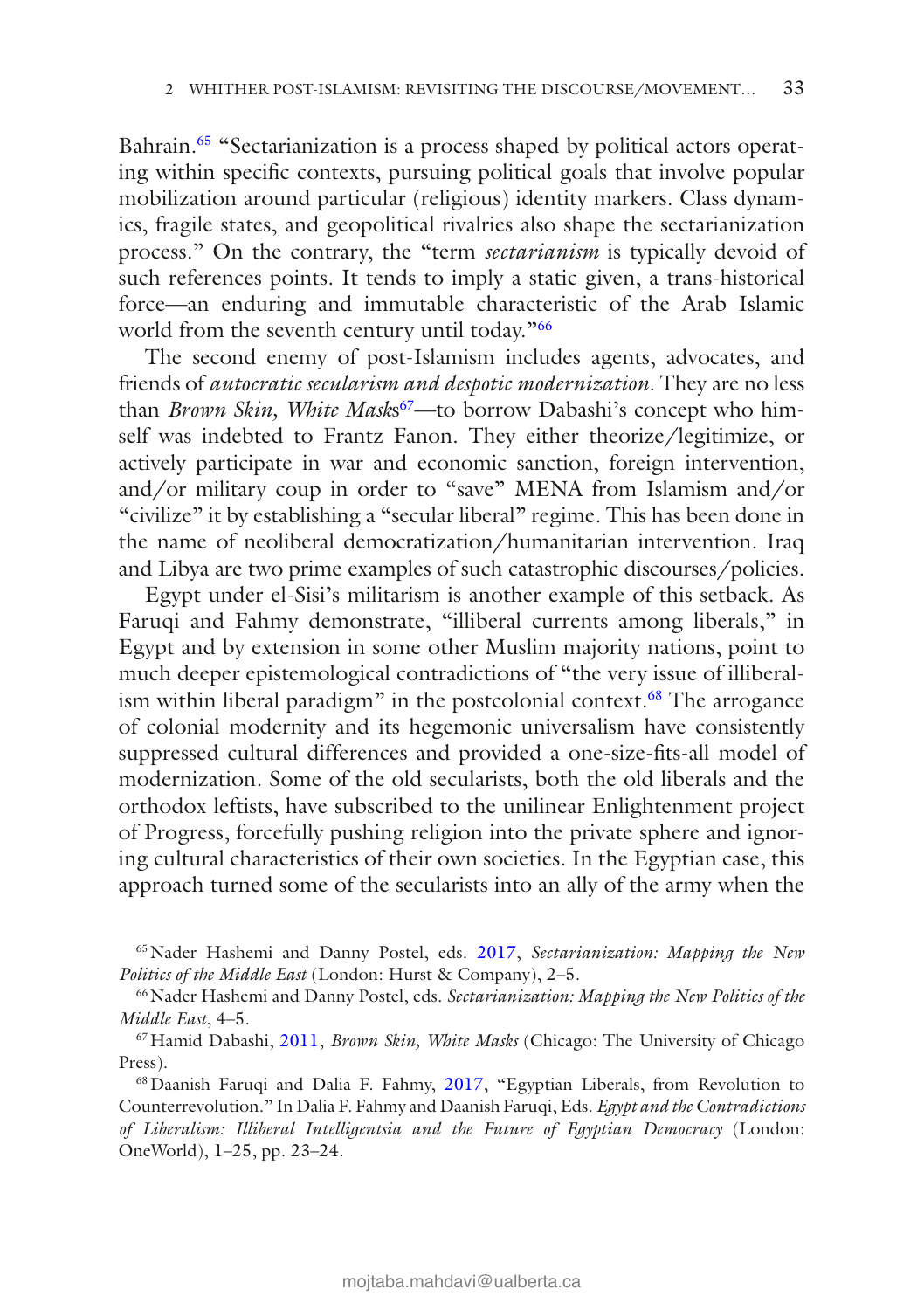military hijacked the popular *Tamarod* (Rebellion) movement, degenerating it to a military coup of July 3, 2013. The agents and/or advocates of autocratic secularism and despotic modernization are enemies of authentic grassroots changes from within, which have been manifested in MENA post-Islamist discourses/movements.

The third enemy is Orientalism-in reverse, nativism, or cultural essentialism. The challenge of post-Islamism is to develop a theoretical approach that is equally free from the arrogance of West-centric hegemonic universalism and the illusion of nativist particularism. In other words, the challenge is to make a clear distinction between an *alternative modernity* and an *alternative to modernity*. While the former is conducive to the development of a critical *glocal* third way, the latter, Ernesto Laclau argues, is no less than nostalgic traditionalism, "self-apartheid, narcissistic retirement within oneself, which can only lead to a suicide exile and self-marginalization."<sup>69</sup> Post-Islamists should remain critical of tradition and modernity. Apologetic traditionalism in the name of Islam is counter-productive.

The success of a post-Islamist turn depends in part on a critical dialogue and mutual understanding between religious and secular citizens. Let us remember that *neither the French laicity nor a complete separation of religion and politics is required for democracy. What is needed for both democracy and religion to flourish is "a significant degree of institutional differentiation between religion and the state." More specifically, what is needed is the "twin tolerations," that is, "religious authorities do not control democratic officials who are acting constitutionally, while democratic officials do not control religion so long as religious actors respect other citi*zens' rights.<sup>"70</sup>

The fourth and final major enemy of post-Islamist discourses/movements in the post-Arab Spring MENA is the global structure of neoliberal order. The Arab Spring was profoundly affected by the neoliberal global condition. "Rich as movement but poor as change," argues Bayat, "the Arab Spring lacked the kind of intellectual foundation and social-political radicalism that marked their twentieth-century Cuban, Iranian, and Nicaraguan counterparts."<sup>71</sup> Furthermore, in the post-Arab Spring era,

<sup>69</sup>Ernesto Laclau, 1996, *Emancipation(s)* (New York: Verso), 26–32; Mahdavi, "Post-Islamist Trends in Postrevolutionary Iran," 107.

<sup>70</sup>Alfred Stepan and Juan J. Linz, 2013, "Democratization Theory and the Arab Spring," *Journal of Democracy* 23(2), (April): 15–30, p. 17.

<sup>71</sup>Bayat, *Revolution Without Revolutionaries: Making Sense of the Arab Spring*, 219.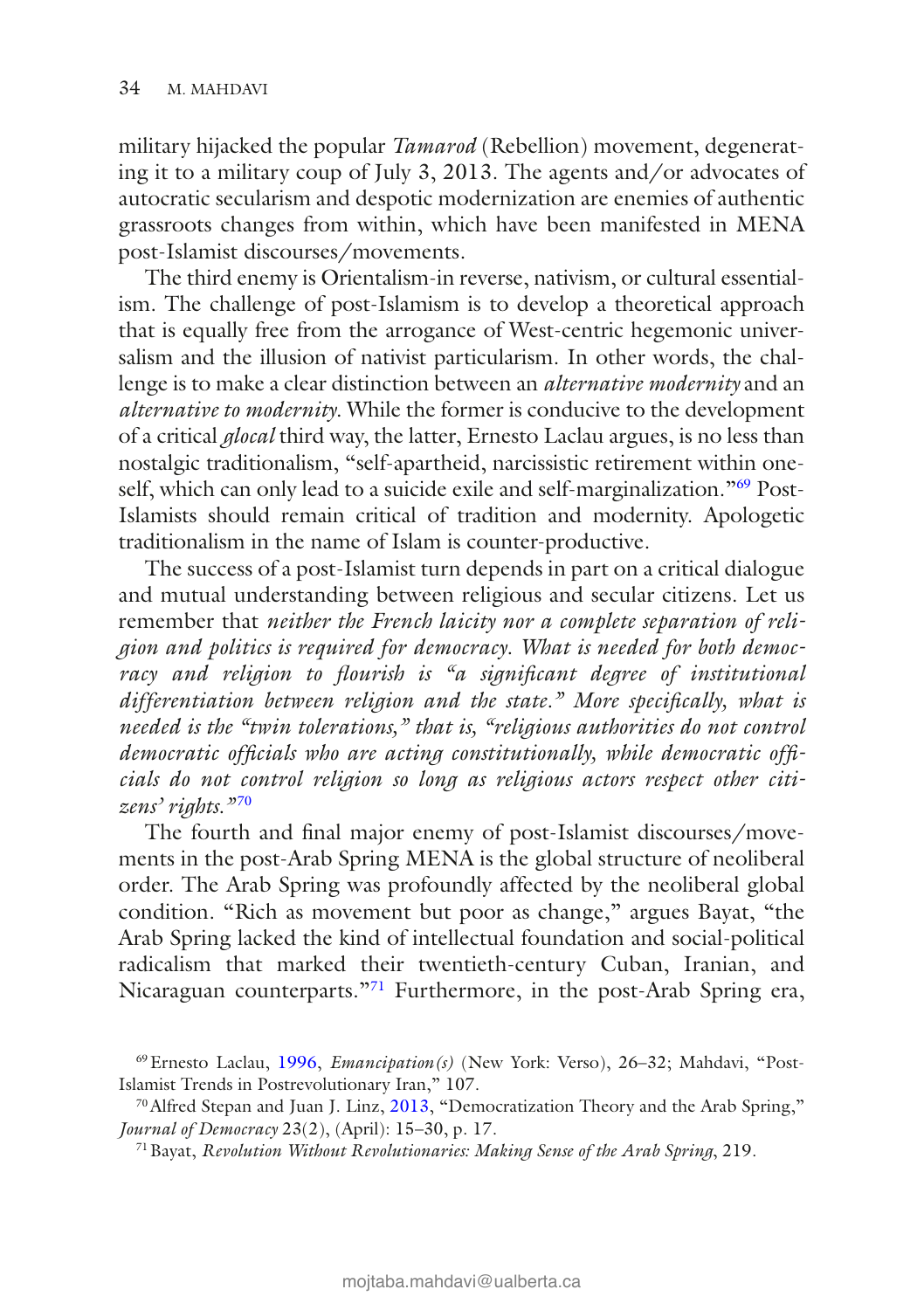"the subaltern demands for distributive justice (jobs, land, housing, collective consumption) did not receive concrete support from the political class (whether neoliberal Islamist or secular), and the claims for dignity, democracy, and recognition were likewise frustrated both by intransigent Islamism and the custodians of the old order."72

Neoliberalism is ethnocentric. Despite its rhetoric of the Rights, it does not believe in difference. It advocates a hegemonic universalism, neoliberal modernity, neoliberal market, and neoliberal democracy. It epistemologically rejects and politically hinders multiple paths to homegrown models of democracies. It categorically discards alternative modernities/ democracies. At the discursive level, neoliberalism claims a universal monopoly of the truth. Politically, it is interventionist and economically demoralizes social justice and egalitarianism. In *Undoing the Demos: Neoliberalism's Stealth Revolution*, Wendy Brown argues that "neoliberalism, is a particular form of reason that configures all aspects of existence in economic terms and is quietly undoing basic elements of democracy. These elements include vocabularies and principles of justice, political cultures, habits of citizenship, practices of rule, and above all, *democratic imaginaries*."<sup>73</sup> More specifically, the catastrophe is simply beyond "degrading democracy" into "plutocracy"; it is "normative economization of political life."74 The (neo)liberal "reason" produces extreme social inequality, reduces human agent into a "market actor," and empowers capital, not citizens.75 In this structural context, post-Islamist movements/ discourses need to exercise an "epistemic disobedience,"76 delinking from the hegemonic order without falling into a trap of nativism. An authentic grassroots discourse and polity from within requires thinking and acting independently. It also requires greater inclusion of ordinary people into politics by adopting a more egalitarian, pro-social justice discourse in the age of neoliberal hegemony.

72Bayat, *Revolution Without Revolutionaries: Making Sense of the Arab Spring*, 220.

73Wendy Brown, 2015b, *Undoing the Demos: Neoliberalism's Stealth Revolution* (Boston, MA: MIT Press), 17.

74Wendy Brown, 201.

75Wendy Brown, 2015a, Neoliberalism Poisons Everything: How Free Market Mania Threatens Education – And Democracy. *Salon*, June 15. Accessed April 22, 2016. http:// www.salon.com/2015/06/15/democracy\_cannot\_survive\_why\_the\_neoliberal\_revolution\_has\_freedom\_on\_the\_ ropes/.

76Walter Mignolo, 2015, Foreword: Yes, We Can. In Hamid Dabashi, *Can Non-European Think?* (London: Zed Books), viii–xiii.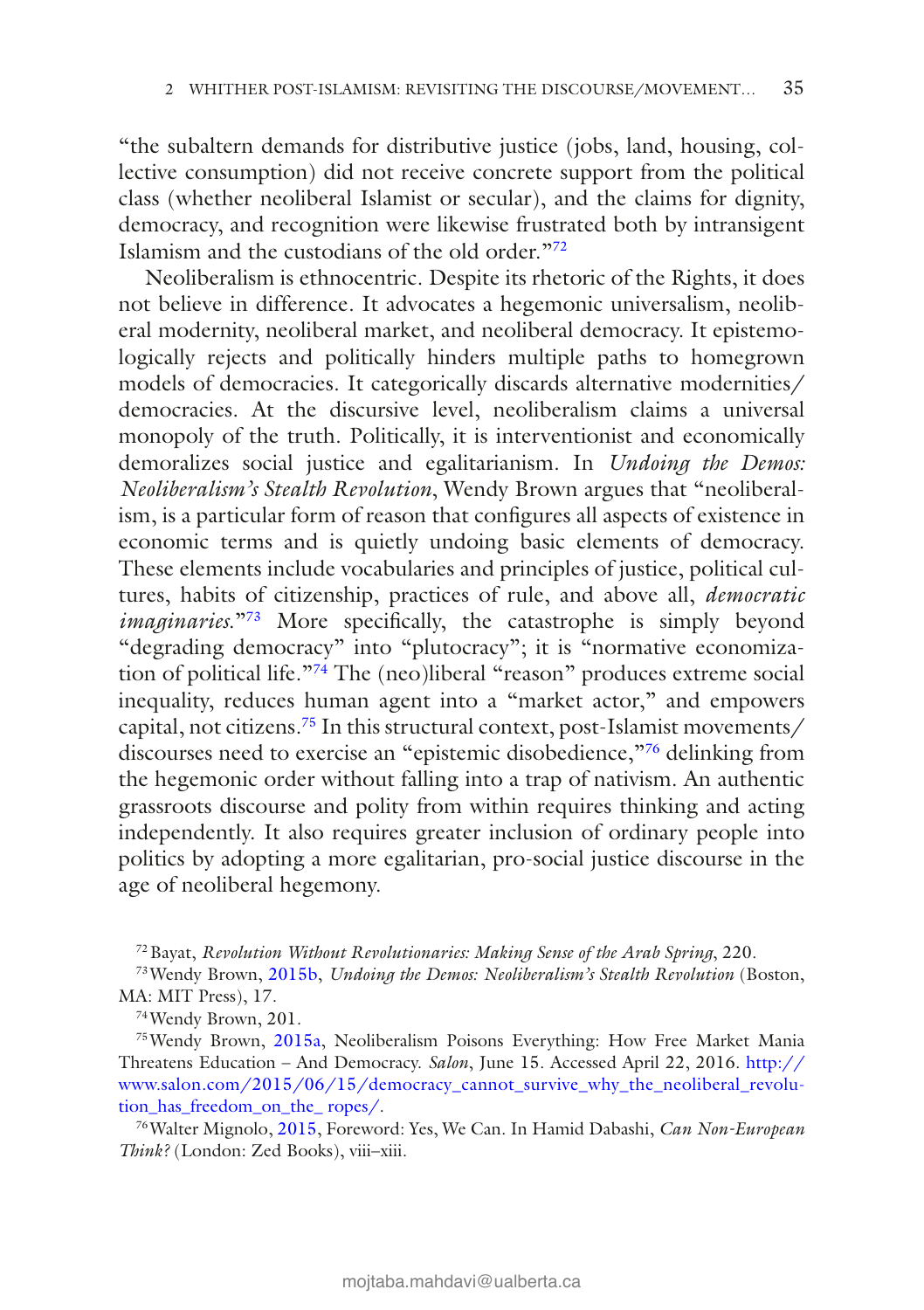#### **BIBLIOGRAPHY**

- Abu-Rabi', I. (2004). *Contemporary Arab Ought: Studies in Post-1967 Arab Intellectual History*. London: Pluto Press.
- Abu-Rabi', I. (Ed.). (2010). *The Contemporary Arab Reader on Political Islam*. London; Edmonton: Pluto Press; e University of Alberta Press.
- al-Ghanocui, R. (2015a). Al-Omq: Moqbala ma' Rached al-Ghanocui. Interview by Ali al Thafiri, *Aljazeera News Network*, December 7.
- al-Ghanocui, R. (2015b). *Democracy and Human Rights in Islam*. Beirut, Lebanon: The Arab House for Science.
- Al-Ghannouchi, R. (2016). Islam Is Accepting of Secularism and Freedom of Belief. *Al-Hayat Newspaper*, May 22.
- Al-Wasat Party. (2011). *FAQ*. Retrieved April 2, 2018, from http://www. alwasatparty.com/questions.php.
- "*Ana 'almani*". (2012). Retrieved from http://semsam.blogpost.com.
- An-Na'im, A. A. (2008). *Islam and the Secular State: Negotiating the Future of Shari*'*a*. Cambridge: Harvard University Press.
- Asad, T. (1997). Europe Against Islam: Islam in Europe. *e Muslim World, 87*(2), 183–195.
- Bayat, A. (2007). *Islam and Democracy: What Is the Real Question?* Amsterdam: Amsterdam University Press.
- Bayat, A. (2013). *Post-Islamism: The Changing Faces of Political Islam*. Oxford: Oxford University Press.
- Bayat, A. (2017). *Revolution Without Revolutionaries: Making Sense of the Arab Spring*. Stanford: Stanford University Press.
- Brown, W. (2015a). Neoliberalism Poisons Everything: How Free Market Mania Threatens Education – And Democracy. *Salon*, June 15. Retrieved from http://www.salon.com/2015/06/15/democracy\_cannot\_survive\_why\_the\_ neoliberal revolution has freedom on the ropes/.
- Brown, W. (2015b). *Undoing the Demos: Neoliberalism's Stealth Revolution*. Boston, MA: MIT Press.
- Cole, J. (2014). *The New Arabs: How the Millennial Generation Is Changing the Middle East*. New York: Simon & Shuster.
- Dabashi, H. (2011). *Brown Skin, White Masks*. Chicago: The University of Chicago Press.
- Dabashi, H. (2012). *The Arab Spring: The End of Postcolonialism*. London; New York: Zed Books.
- Ennahdha Movement. (2011). *Statute of the Renaissance Movement* (After the Revised Ninth Congress). Retrieved April 2, 2018, from www.ennah-dha.tn.
- Faruqi, D., & Fahmy, D. F. (2017). Egyptian Liberals, from Revolution to Counterrevolution. In D. F. Fahmy & D. Faruqi (Eds.), *Egypt and to Contradictions of Liberalism: Illiberal Intelligentsia and the Future of Egyptian Democracy* (pp. 1–25). London: OneWorld.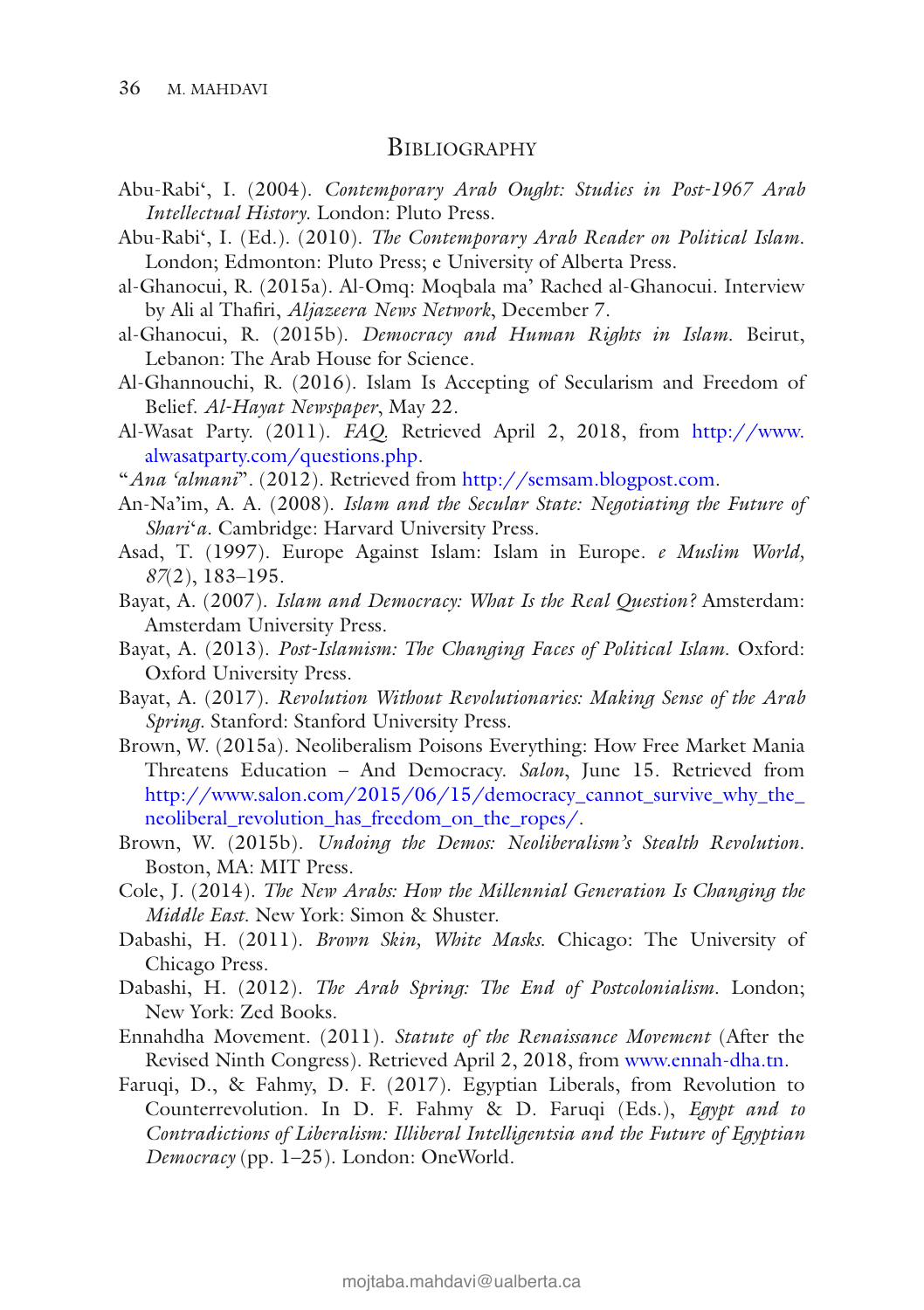- Freedom and Justice Party. (2011). *FJP 2011 Program on Freedoms and Political Reform*. Retrieved April 2, 2018, from http://www.ponline.com/arti-cle. php?id=197.
- Gellner, E. (1991). Islam and Marxism: Some Comparisons. *International Affairs, 67*, 1–6. https://doi.org/10.2307/2621215.
- Gellner, E. (1992). *Postmodernism, Reason and Religion*. London: Routledge.
- Ghannouchi, R. (2016). From Political Islam to Muslim Democracy: The Ennahda Party and the Future of Tunisia. *Foreign Affairs, 95*(5), 58–67.
- Habermas, J. (2006). Religion in the Public Sphere. *European Journal of Philosophy, 14*(1), 1–25.
- Hallaq, W. (2013). *The Impossible State: Islam, Politics, and Modernity's Moral Predicament*. New York: Columbia University Press.
- Hamid, S. (2016). *Islamic Exceptionalism: How the Struggle Over Islam Is Reshaping the World*. New York: St. Martin's Press.
- Hamid, S., & McCants, W. (Eds.). (2017). *Rethinking Political Islam*. New York: Oxford University Press.
- Hashemi, N., & Postel, D. (Eds.). (2017). *Sectarianization: Mapping the New Politics of the Middle East*. London: Hurst & Company.
- Huntington, S. P. (1996). *Clash of Civilizations and the Remaking of the Modern World*. New York: Simon & Schuster.
- IkhwanWeb. (2013). *Muslim Brotherhood Statement Denouncing UN Women Declaration for Violating Sharia Principles*. Retrieved April 2, 2018, from http://www.ikhwanweb.com/article.php?id=30731.
- Jebnoun, N. (2014). Tunisia at the Crossroads: An Interview with Sheikh Rached al-Ghannouchi. *Al-Waleed Bin Talal Centre for Muslim-Christian Understanding, Georgetown University Occasional Papers*, April. Retrieved from https://repository.library.georgetown.edu/bitstream/handle/10822/1045379/Noureddine%20Jebnoun\_Tunisia%20at%20the%20 Crossroads\_April%202014.PDF?sequence=1&isAllowed=y.
- Laclau, E. (1996). *Emancipation(s)*. New York: Verso.
- Lewis, B. (1990). The Roots of Muslim Rage. *Atlantic Monthly*, September. Retrieved April 2, 2018, from http://www.theatlantic.com/magazine/ archive/1990/09/the-roots-of-muslim-rage/304643.
- Mahdavi, M. (2009). Universalism from Below: Muslims and Democracy in Context. *International Journal of Criminology and Sociological Theory, 2*(2), 276–291.
- Mahdavi, M. (2011). Post-Islamist Trends in Post-Revolutionary Iran. *Comparative Studies of South Asia, Africa, and the Middle East, 31*(1), 94–109.
- Mahdavi, M. (2013). Muslims and Modernities: From Islamism to Post-Islamism? *Religious Studies and Theology, 32*(1), 31–56.
- Mahdavi, M. (2017). Iran: Multiple Sources of Grassroots Social Democracy? In P. Vahabzadeh (Ed.), *Iran's Struggles for Social Justice* (pp. 271–288). New York: Palgrave Macmillan.